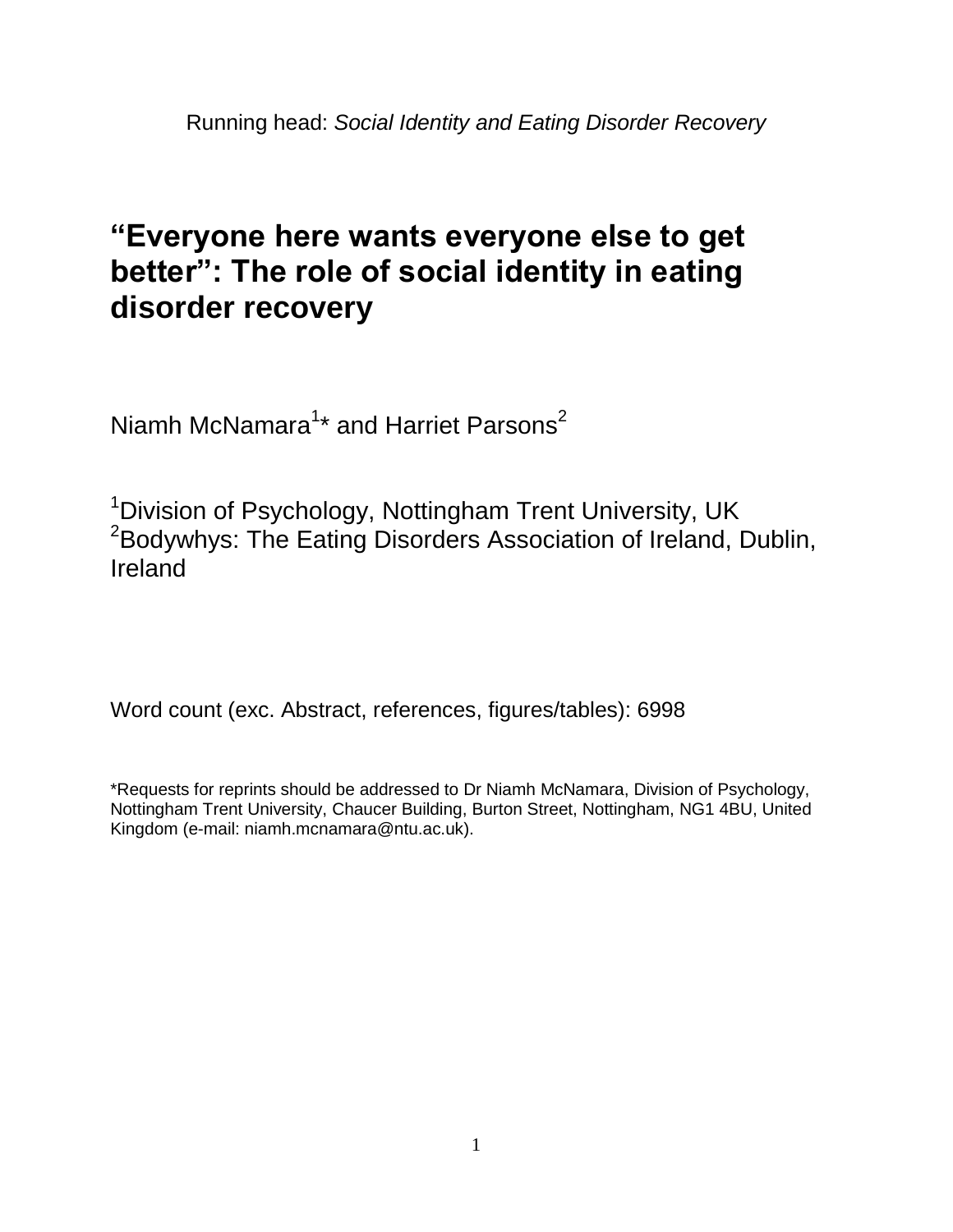#### **Abstract**

Retention of a positively valued illness identity contributes to poor outcomes for individuals with eating disorders. Consequently, dis-identification from the illness identity and the adoption of a recovery identity is vital for successful recovery. While social identity processes have been shown to influence eating disorder maintenance, their role in recovery is rarely considered. This study explores how a sense of shared identity helps individuals with eating disorders manage their condition and promotes recovery. Transcripts from 18 online support sessions involving 75 participants were thematically analysed. Our findings suggest that the illness identity initially operates as a social identity that forms the basis for connections with similar others. For those wishing to recover, identity-based support is then perceived to be more effective than that found outside the group. Online interactions also facilitate construction of a new shared recovery identity which promotes a shift from the illness identity as a primary source of definition and endorses group norms of illness disclosure and treatment engagement. While in the clinical literature, eating disorder identity is seen as problematic and interventions are targeted at challenging an individual's self-concept, we suggest that interventions could instead harness identity resources to support a transition to a recovery identity.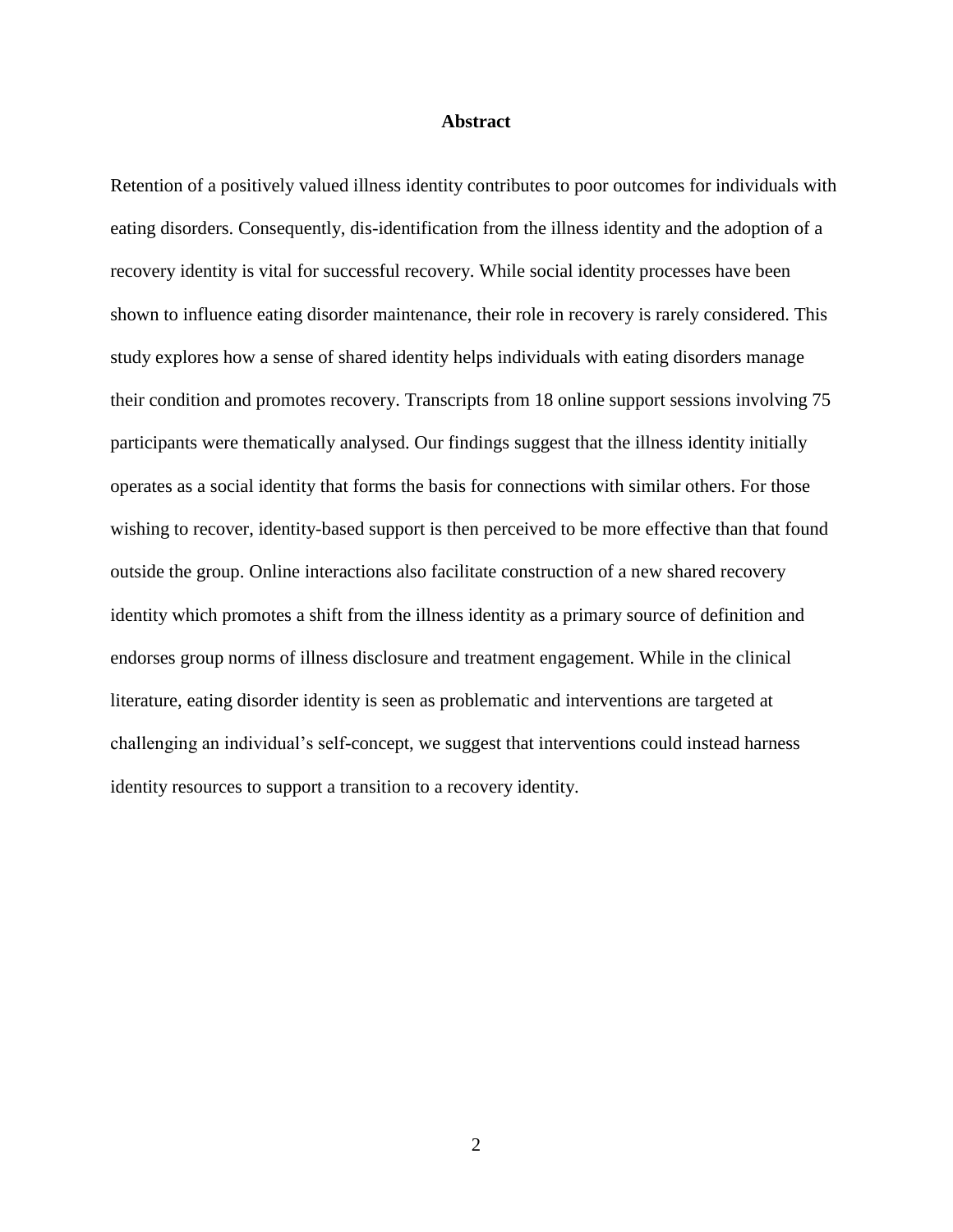While research in the Social Cure paradigm (Jetten, Haslam & Haslam, 2011) has explored unhealthy eating behaviour (see Balaam & Haslam, 1998; Cruwys et al., 2012; Guendelman, Cheryan, & Monin, 2011; Oyserman, Fryberg, & Yoder, 2007), the role played by social identity in eating disorder (ED) recovery has yet to be considered (Giles, 2006; Ison & Kent, 2010). EDs are debilitating conditions with few effective treatments (Marzola, Abbate-Daga, Gramaglia, Amianto, & Fassino, 2015) and high relapse rates (Abbate-Daga, Amianto, Delsedime, De-Bacco & Fassino, 2013; McCormack & Coulson, 2009). Retention of a positively valued illness identity contributes to these poor outcomes (Abbate-Daga et al., 2013; Espíndola & Blay, 2009; Giles, 2006; Nordbø, Espeset, Gulliksen, Skårderud, & Holte, 2006). Recovery is possible to the extent that the individual successfully relinquishes the illness identity and develops a new, but equally meaningful, recovery-oriented identity (Espíndola & Blay, 2009; Federici & Kaplan, 2008). Like many other diagnostic labels, while the ED identity is predominantly conceptualised in terms of personal identity, it also functions as a social identity (Cruwys & Gunaseelan, 2016; Read, Morton, & Ryan, 2015). This forms the basis for making identity-relevant connections (Read et al., 2015). To date, most research in the ED literature has focused on how these connections act to maintain eating disorders to the detriment of examining their role in promoting recovery (Riley, Rodham, & Gavin, 2009). It is this gap that the current study addresses.

### **The role of identity factors in eating disorder development and maintenance**

EDs are conceptualised as the result of impaired development of the self (Abbate-Daga et al., 2013; Stein, Corte, Chen, Nuliyalu, & Wing, 2013). Recently, there has been increased focus on the psychological (rather than physiological) factors that act to maintain these disorders. In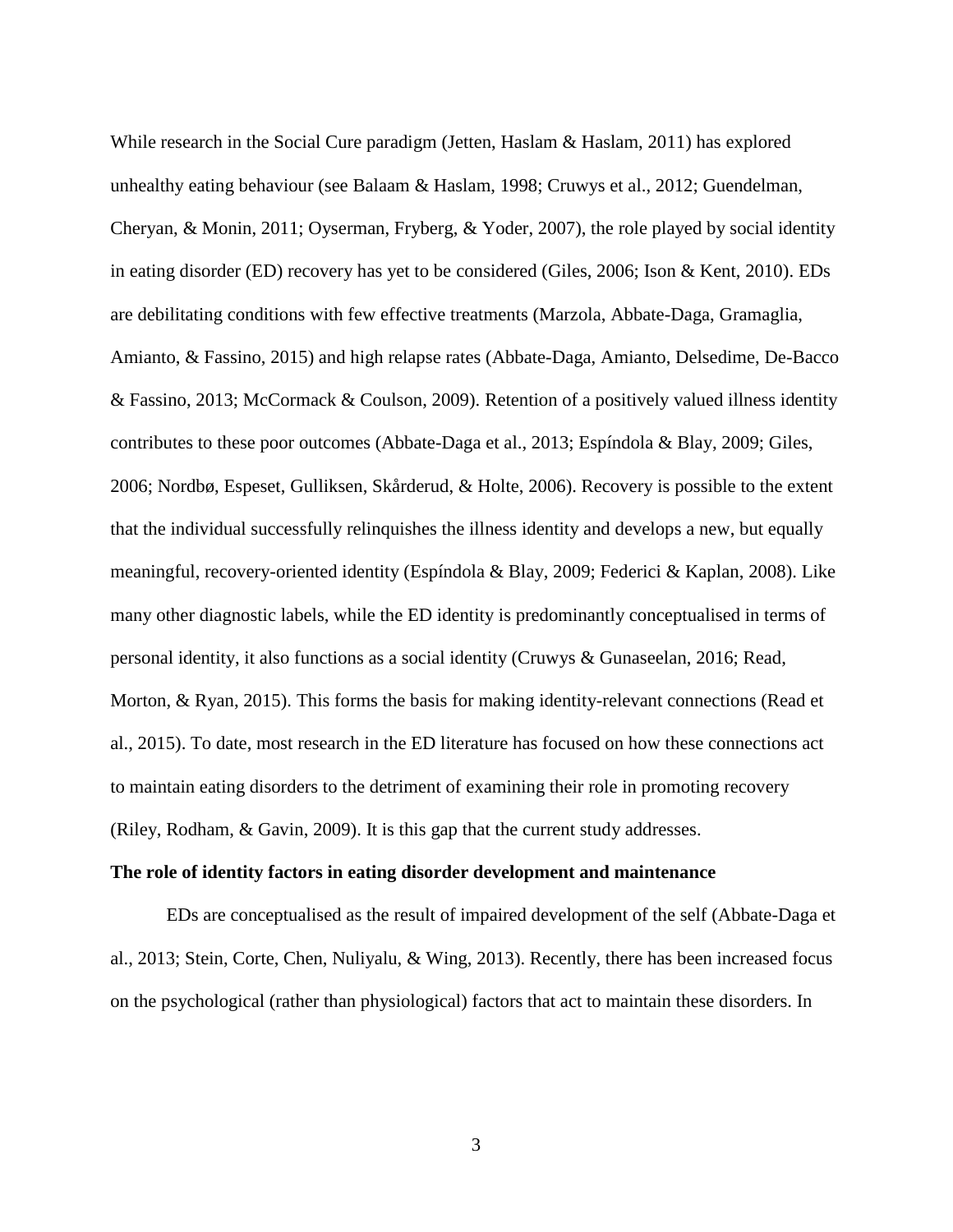their maintenance model of Anorexia Nervosa  $(AN)^1$ , Schmitt and Treasure (2006) propose that these psychological factors operate at both an intrapersonal and interpersonal level.

At the intrapersonal level, EDs develop and are maintained through the individual's beliefs about the advantages associated with the disorder (Schmitt & Treasure, 2006). Instead of describing eating disordered behaviour as a means of maintaining the ideal body weight (Espíndola & Blay, 2009), it is characterised as fulfilling social psychological needs such as conquering feelings of worthlessness (Marzola et al., 2015), cultivating feelings of success (Jenkins & Ogden, 2012), and achieving positive distinctiveness from others (Marzola et al., 2015). Thus, the disorder is a source of self-definition which functions as a meaning-making framework that guides behaviour (Espíndola & Blay, 2009; Ison & Kent, 2010; Jenkins & Ogden 2012; Marzola et al., 2015; Nordbø et al., 2006). This identity becomes entrenched over time as disordered behaviours are reinforced through an initial improvement in mood and the development of beliefs linking the disorder to improved coping abilities (Schmidt & Treasure, 2006).

At the interpersonal level, EDs are maintained through the responses of significant others. In the beginning, the disordered behaviours are viewed as a means of gaining social acceptance (Nordbø et al., 2006) and reducing feelings of isolation (Marzola et al., 2013). For example, for those with Anorexia Nervosa, early weight loss elicits positive comments from others which reinforce restricting behaviours by associating them with feelings of attractiveness and confidence (Schmidt & Treasure, 2006). Over time, concern on the part of close others leads to sustained efforts to provide care and support to the individual affected. However, such interactions and relationships can degenerate if the support offered is rejected by the recipient

 $\overline{a}$ 

<sup>&</sup>lt;sup>1</sup> While the model was developed based primarily on evidence from individuals with AN, Schmidt & Treasure (2006) acknowledge that similar processes are likely to be present in other ED subtypes and addictions.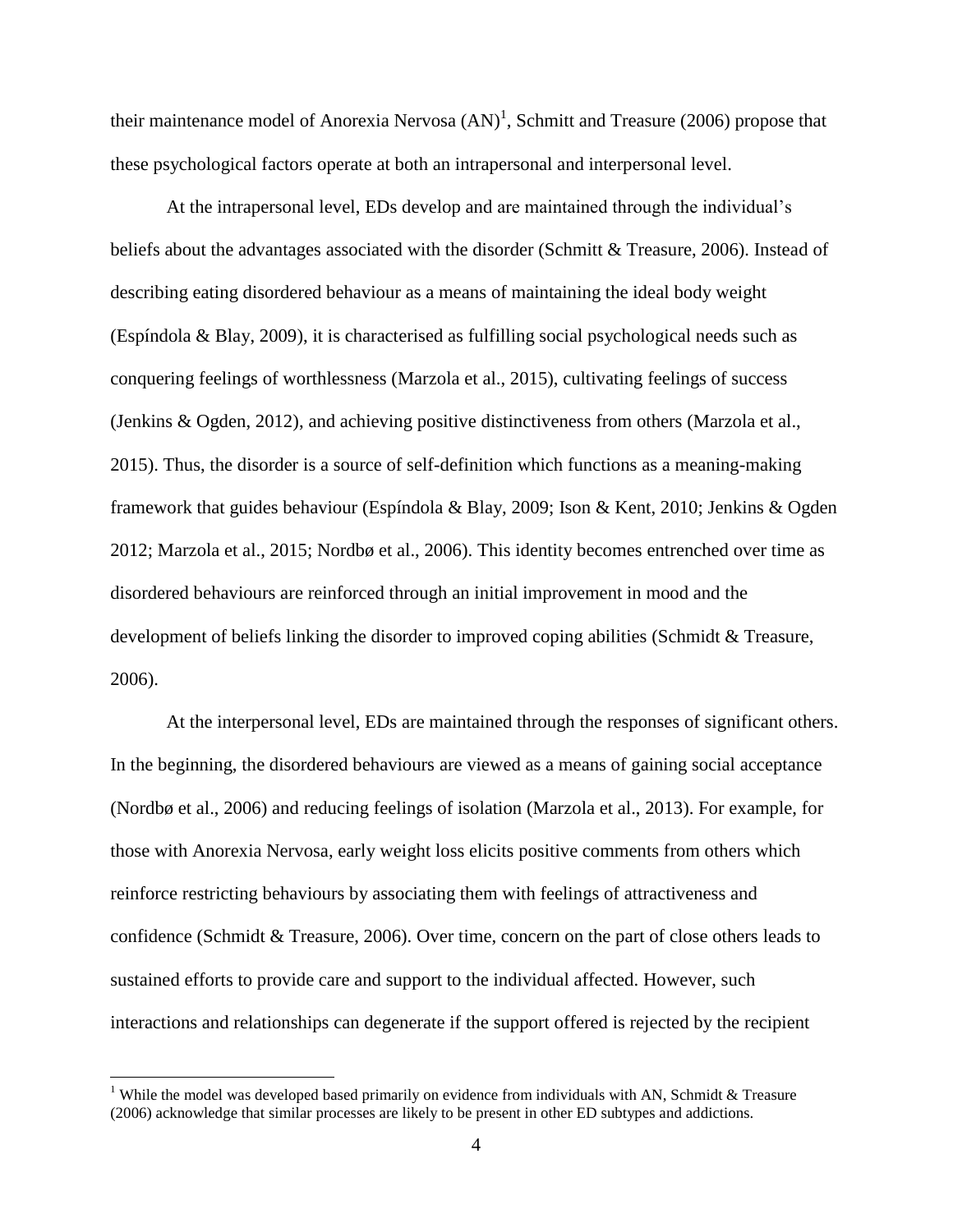(Schmidt & Treasure, 2006; Linville, Brown, Sturm & McDougal, 2012). A perceived lack of understanding on the part of others, alongside the stigma attached to eating disorders, motivates the individual to seek out alternative social environments in which to obtain support (Linville et al., 2012; Ransom, LaGuardia, Woody & Boyd, 2010; Williams & Riley, 2013). Such connections, for example, participation in online pro-ED communities, can maintain disordered behaviours through identity-based support and mutual social influence (Brotsky & Giles, 2007; Giles, 2006; Haas, Irr, Jennings & Wagner, 2011; Mulveen & Hepworth, 2006, Norris, Boydell, Pinhas, & Katzman, 2006; Ransom et al., 2010; Rich, 2006; Rodgers, Showron, & Chabrol, 2012; Williams & Riley, 2013).

In sum, the eating disorder illness identity is an important lens through which the individual experiences and responds to the social world and can be maintained through valued identity-based relationships. Recovery requires a re-evaluation of beliefs and values and the abandonment of maladaptive eating behaviours (Abbate-Daga et al., 2013; Bowlby, Anderson, Hall, & Willingham, 2015). At the centre of this lies identity change (Bowlby et al., 2015; Espíndola & Blay, 2009; Federici & Kaplan, 2008; Jenkins & Ogden, 2012).

# **Recovery as a social process and the role of social identity relationships**

Including identity change as a key element of ED recovery has the potential to address high relapse rates (Bowlby et al., 2015) and broadens an almost exclusive focus on physiological recovery (Bardone-Cone et al., 2010). In the clinical literature the ED illness identity is primarily conceptualised at the individual level as an element of personal identity. Change is proposed to occur at the intrapersonal level via the relationship between therapist and client through the latter assisting in the development of a "more mature personality" (Abbate-Daga et al., 2013, p.307) or through identity interventions designed to build positive self-schemas in the individual (Stein et al., 2013). This neglects the social context of identity change and ignores the role of group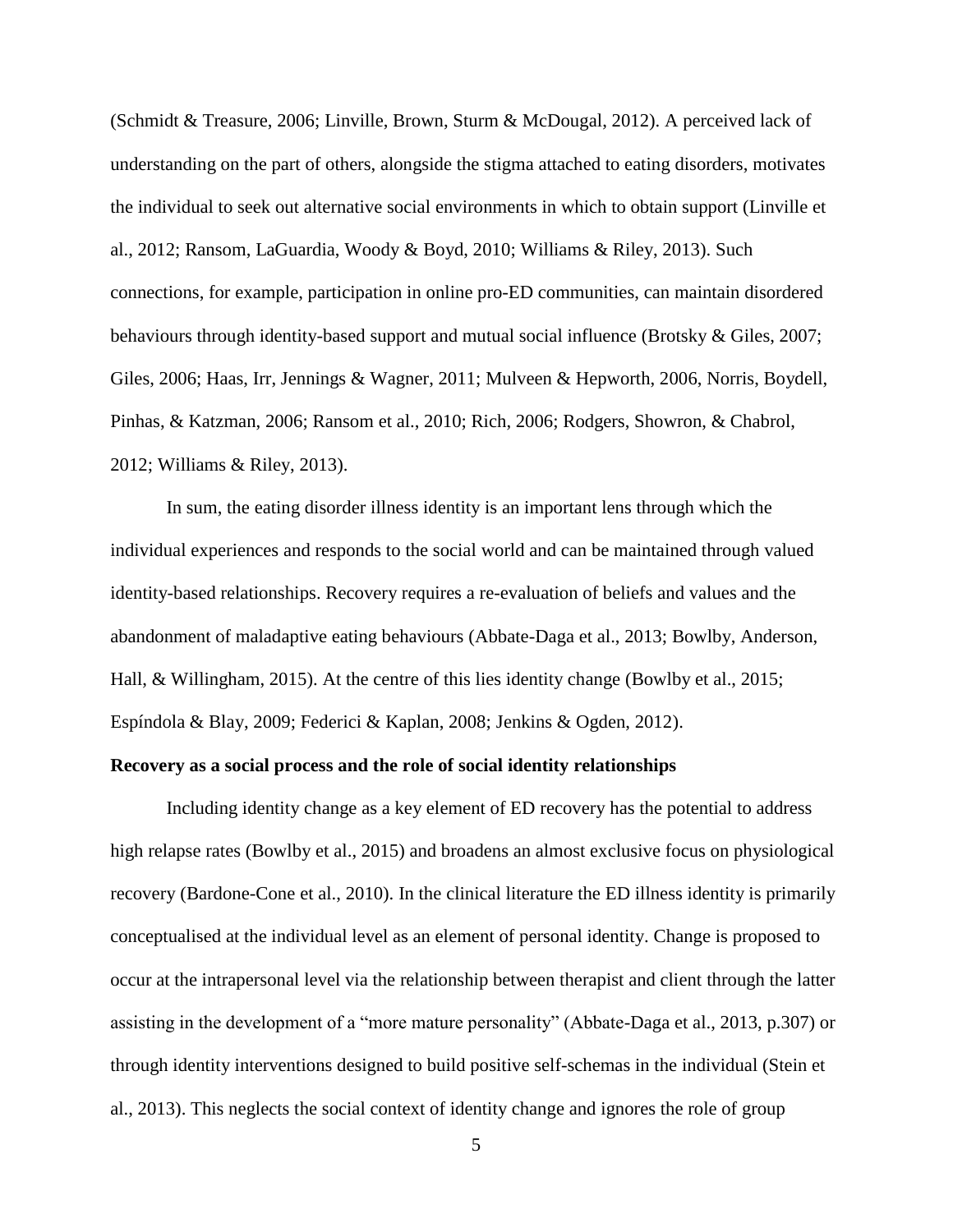memberships (and the social identities derived from them) in promoting recovery. There are two issues potentially explaining this dominant view of illness and recovery. First, there is a tendency to locate the aetiology of EDs within the individual (Malson, Bailey, Clarke, Treasure, Anderson, & Kohn, 2011). Second, ED-related identity connections are believed to promote maladaptive rather than recovery behaviours and so these tend to be discouraged (Vandereycken, 2011; Williams & Riley, 2013).

However, such identity-based connections are not inevitably associated with disorder maintenance. In a clinical setting, ED recovery is assisted by the support and understanding of similar others (Ison & Kent, 2010). Such identity connections have also been shown to promote recovery behaviours in an online setting (Ransom et al., 2010). The extent to which social identities contribute to resilience or vulnerability depends on the norms and values associated with the specific group membership (i.e. the social identity content) (Cruwys & Gunaseelan, 2016; Dingle, Stark, Cruwys, & Best, 2015). In research on individuals with depression, identification with a depression illness identity was associated with reduced well-being only for those who showed greater conformity towards group norms which characterised individuals in terms of depression symptomatology (Cruwys & Gunaseelan, 2016). However, those with depression who identified with recovery-oriented groups displayed an improvement in well-being and depression symptoms (Cruwys et al., 2014). This illustrates the importance of considering identity content when determining the health outcomes of group membership. It also suggests a clear need for further examination of the social identity factors that promote eating disorder recovery.

# **Eating disorder recovery as social identity transition**

Social identities have an important role to play in adjusting to change (Haslam, Holme, Haslam, Iyer, Jetten, & Williams, 2008; Iyer, Jetten, Tsivrikos, Postmes, & Haslam, 2009; Jetten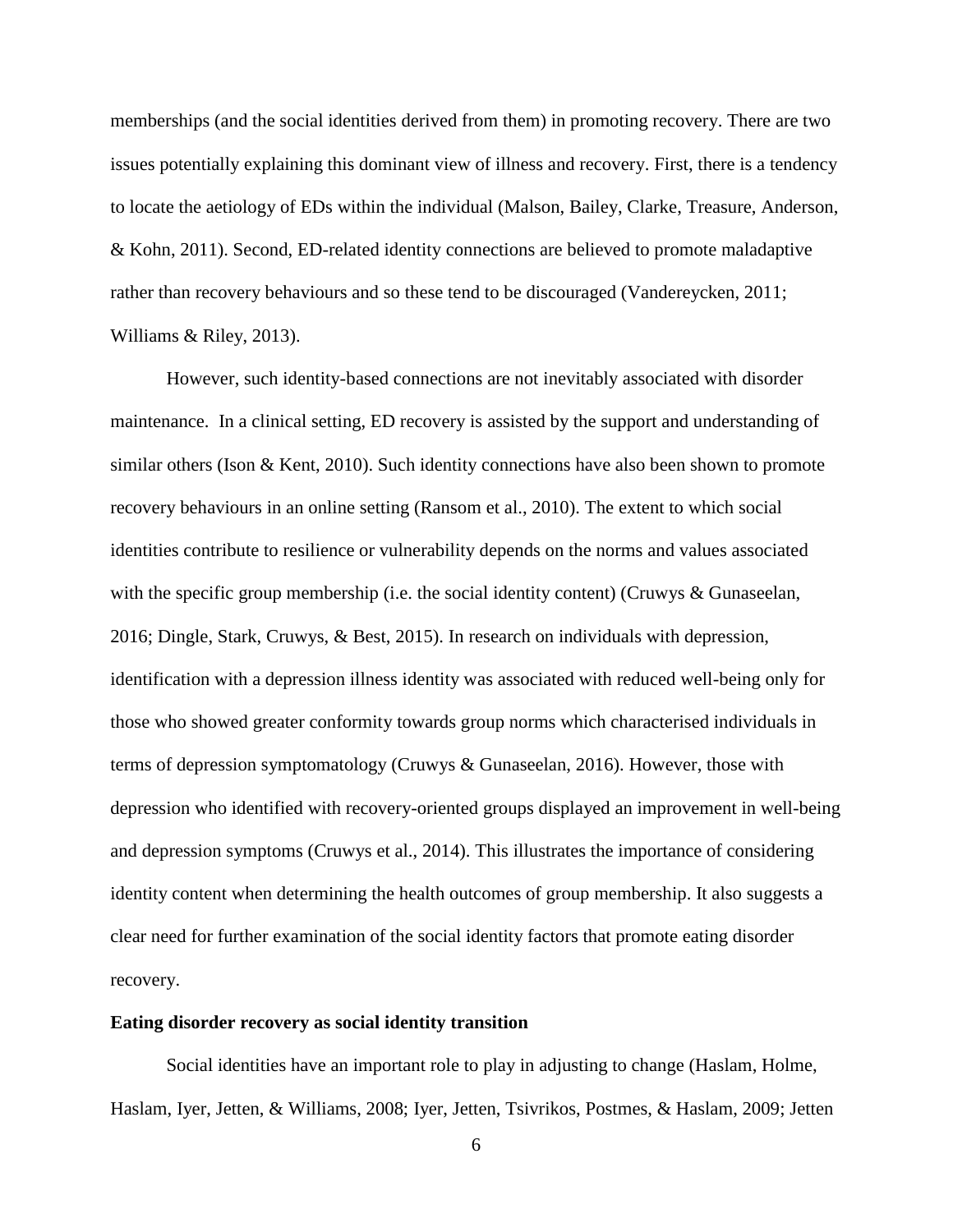& Pachana, 2011; Jones, Williams, Jetten, Haslam, Harris, & Gleibs, 2012). They influence the way we experience the world (Haslam, 2004; Tajfel, 1982), have important associations with both physical and psychological health and well-being (Haslam, Jetten, Postmes, & Haslam, 2009; Jetten et al., 2011; Jetten, Haslam, Haslam, Dingle, & Jones, 2014), and guide health behaviours (Oyserman et al., 2007; Tarrant & Butler, 2011).

A positive response to psychologically exiting a valued group is to adopt a new, but equally meaningful and supportive, social identity (Iyer et al., 2009). Recent research investigating the role of social identity in addiction recovery proposes that identification with a recovery-based group alongside dis-identification with a group oriented towards addictive behaviours can promote recovery and positive health outcomes (Best et al., 2015; Dingle, Stark, et al., 2015). The key to successful recovery is the internalisation of a recovery-oriented identity whose norms (or identity content) encourage health enhancing behaviours (Best et al., 2015). This new identity provides an alternative meaning-making framework that guides subsequent behaviour, which in turn reinforces the new identity (Best et al., 2015). Although research in this area is in its infancy, recent studies have illustrated that identification with addiction recoveryoriented groups was associated with lower relapse rates (Buckingham, Frings, & Albery, 2013), treatment engagement (Beckwith, Best, Dingle, Perryman, & Lubman, 2015), and greater duration of abstinence (Tomber, Shahab, Brown, Notley, & West, 2015).

Support groups are one possible source of recovery identities (Best et al., 2015; Read et al., 2015; Vangeli & West, 2012). Identification and active engagement with such groups maintains recovery by facilitating access to psychological resources that protect well-being (Best et al., 2015; Dingle, Cruwys & Frings, 2015; Haslam et al., 2009; Jetten et al., 2011). First, a sense of shared identity makes social support possible (Dingle, Cruwys, et al., 2015; Read et al., 2015). Identity-based support is more likely to be given, accepted in the spirit in which it was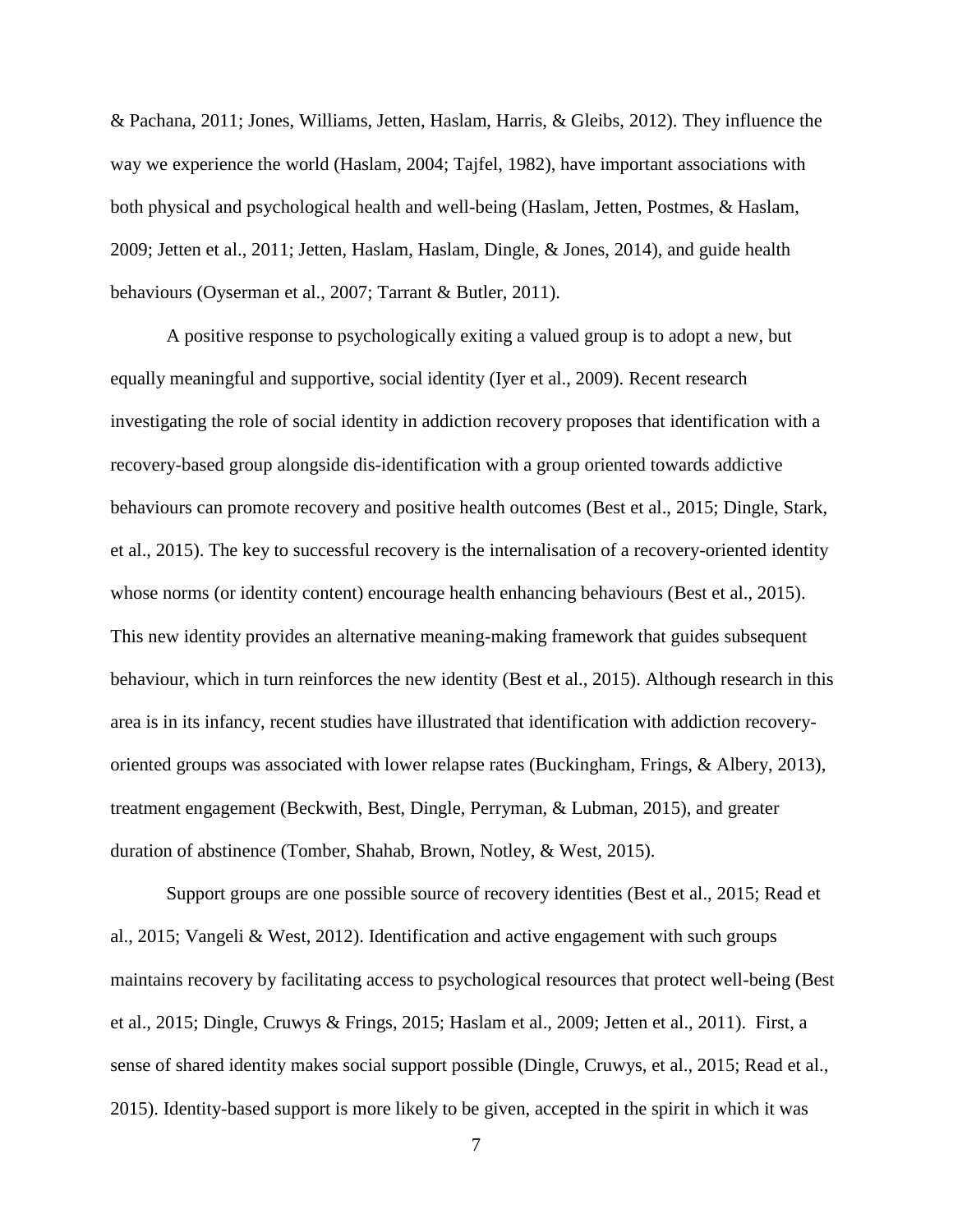intended, and has greater impact than that received from outgroup members (Haslam, Jetten, O'Brien, & Jacobs, 2004; Haslam, O'Brien, Jetten, Vormedal, & Penna, 2005; Haslam, Reicher, & Levine, 2011). Second, such groups can become sources of stigma resistance, helping individuals cope with the additional burden of possessing a stigmatised identity (Crabtree, Haslam, Postmes, & Haslam, 2010; Read et al., 2015). Finally, construction of a recovery identity occurs through interactions between group members (Best et al., 2015; Dingle, Stark, et al., 2015). However, the role played by support groups in this process requires further exploration (Best et al., 2015; Dingle, Stark, et al., 2015).

In summary, eating disorder recovery requires an identity transition. Social identities play an important role in facilitating this transition with identity content a key feature of determining the health-related consequences of identification. There are three gaps that remain to be explored in this area. First, there is very little research on how social relationships promote recovery from an ED (Leonidas & dos Santos, 2014; Linville et al., 2012). While social identity processes are believed to maintain eating disorders, there is no consideration of how they might support recovery. Second, there is very limited exploration of recovery identities in general in the social cure tradition with the exception of the developing literature on addiction recovery (see Beckwith et al., 2015; Best et al, 2015; Dingle, Stark, et al., 2015). Finally, social cure research remains primarily quantitative (Crabtree et al., 2010; Dingle, Cruwys, et al., 2015) and has yet to examine in detail group dynamics *in situ*. We propose that such an examination will facilitate an understanding of how interactions between group members can promote ED recovery.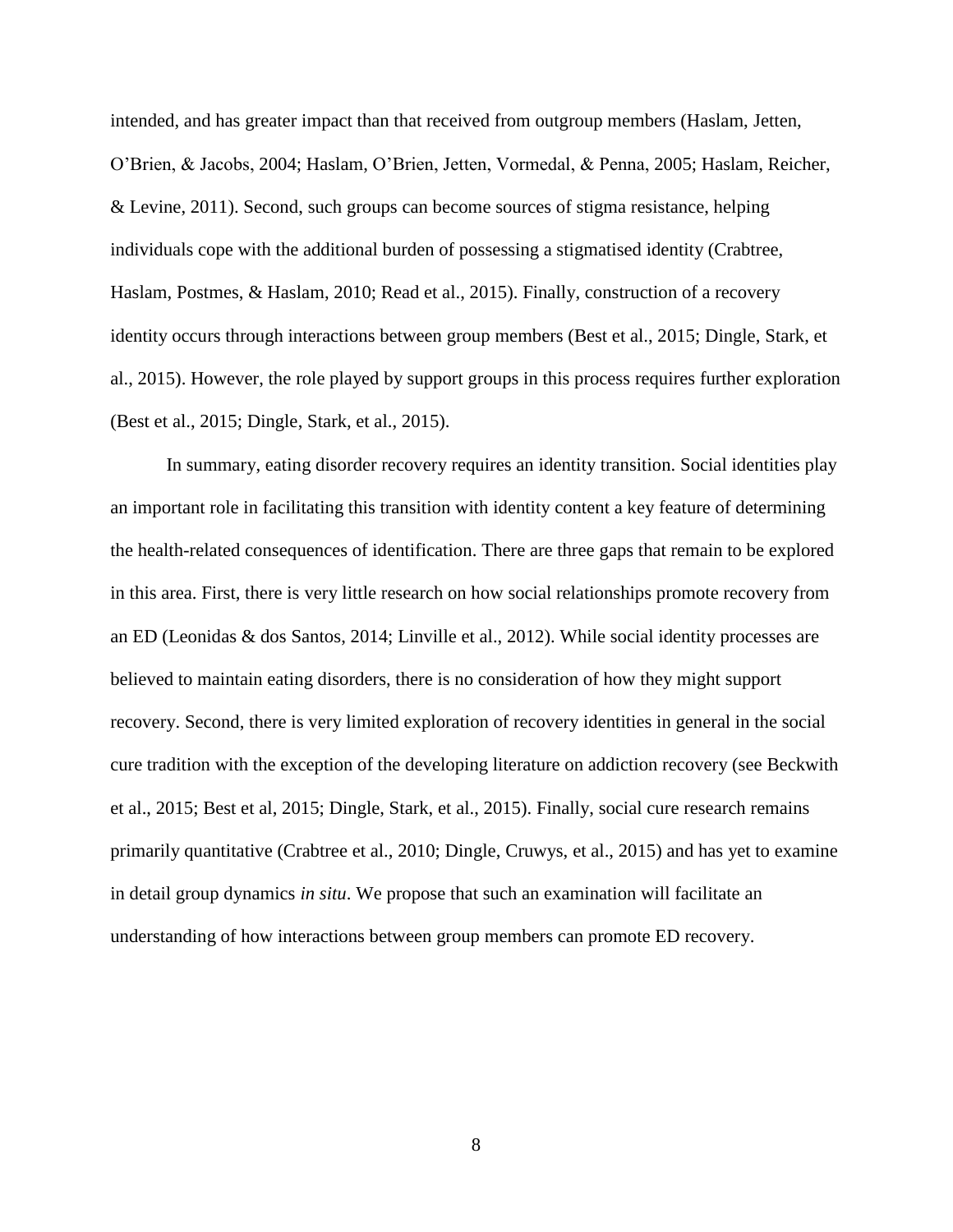#### **METHOD**

## **Participants**

Participants in this study are members of an online eating disorder support group. Moderated 90 minute sessions are conducted weekly in a secure chat room, accessible by participants from their own homes. Participants discuss the emotions associated with their experiences rather than specific disordered behaviours and are not permitted to share personally identifiable information.

Registered members of the online group at the time the study took place were overwhelmingly female (95%) and over 25 years of age (56%). The most commonly reported eating disorder type was Binge Eating Disorder (32%) followed by Bulimia (28%) and Anorexia (20%). The remaining 20% identified as combination Anorexia/Bulimia.

# **Data collection**

The research was reviewed and approved by an institutional board. Transcripts of 18 group sessions involving 75 individuals held between June 2012 and January 2013 formed the data corpus for this study. An average of seven participants attended each session. Mean overall attendance was 1.79 sessions (SD=1.26). 29 individuals attended multiple sessions (M=3.03, SD= 1.24). Study information was emailed to all registered group members and was posted on the participating organisation's website. Permission to record the sessions was obtained at the beginning of each session from all participants in that session.

#### **Analytic approach and procedures**

A theoretically-guided thematic analysis (Braun & Clarke, 2006) was conducted on the transcripts. We made a concerted effort to discuss data which did not fit with our theoretical framework. A realist epistemological approach (Willig, 2012) was adopted in this study which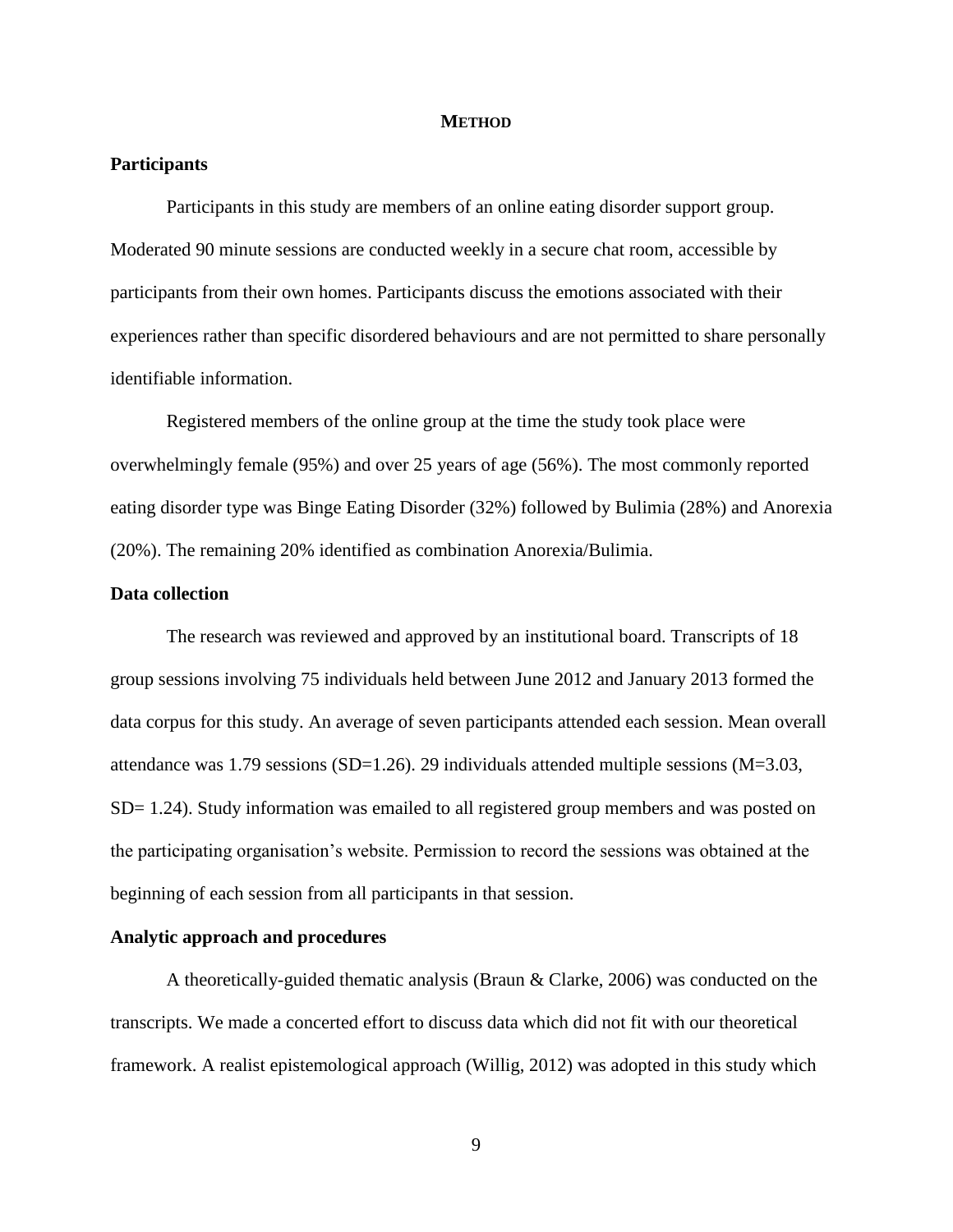involved viewing participants' accounts as representing reality and as providing an insight into the social identity processes occurring within the online group.

Transcripts were read repeatedly for data familiarisation purposes. All data relevant to the research question were coded, being as inclusive as possible. Similar codes were grouped to form themes which articulated the most salient patterns occurring across the dataset. Deviant case analysis (Silverman, 2001) was used to further develop the thematic structure. Specifically, identified instances that did not fit with our thematic structure were used to revise it so that it could account for the data in its entirety. Once the thematic structure was finalised, all extracts relating to each theme were collated.

Four broad themes were identified in light of the theoretical perspective adopted here: (1) getting the 'right' support for recovery, (2) shared identity fosters positive support experiences, (3) recovery is not a return to normal, and (4) recovery means reaching out to others. Extracts are provided to illustrate identified themes. The nature of the online chat is such that a number of conversations can be seen on-screen at any one time. In the interests of clarity, only relevant conversations taken verbatim from on-screen chats have been included as extracts. We have clearly identified in extracts where portions not referring to the conversation of interest have been removed using three dots within square brackets ([…]). All names are pseudonyms.

### **Findings**

## **Theme One: Getting the 'right' support for recovery**

Participants' discussions across the sessions suggested a strong feeling of 'otherness' characterised their daily lives and their interactions with friends and family. There was a clear indication that they perceived themselves as different from those with 'normal' attitudes to food – a group that they expressed a desire to be part of, but felt alienated from. This sense of alienation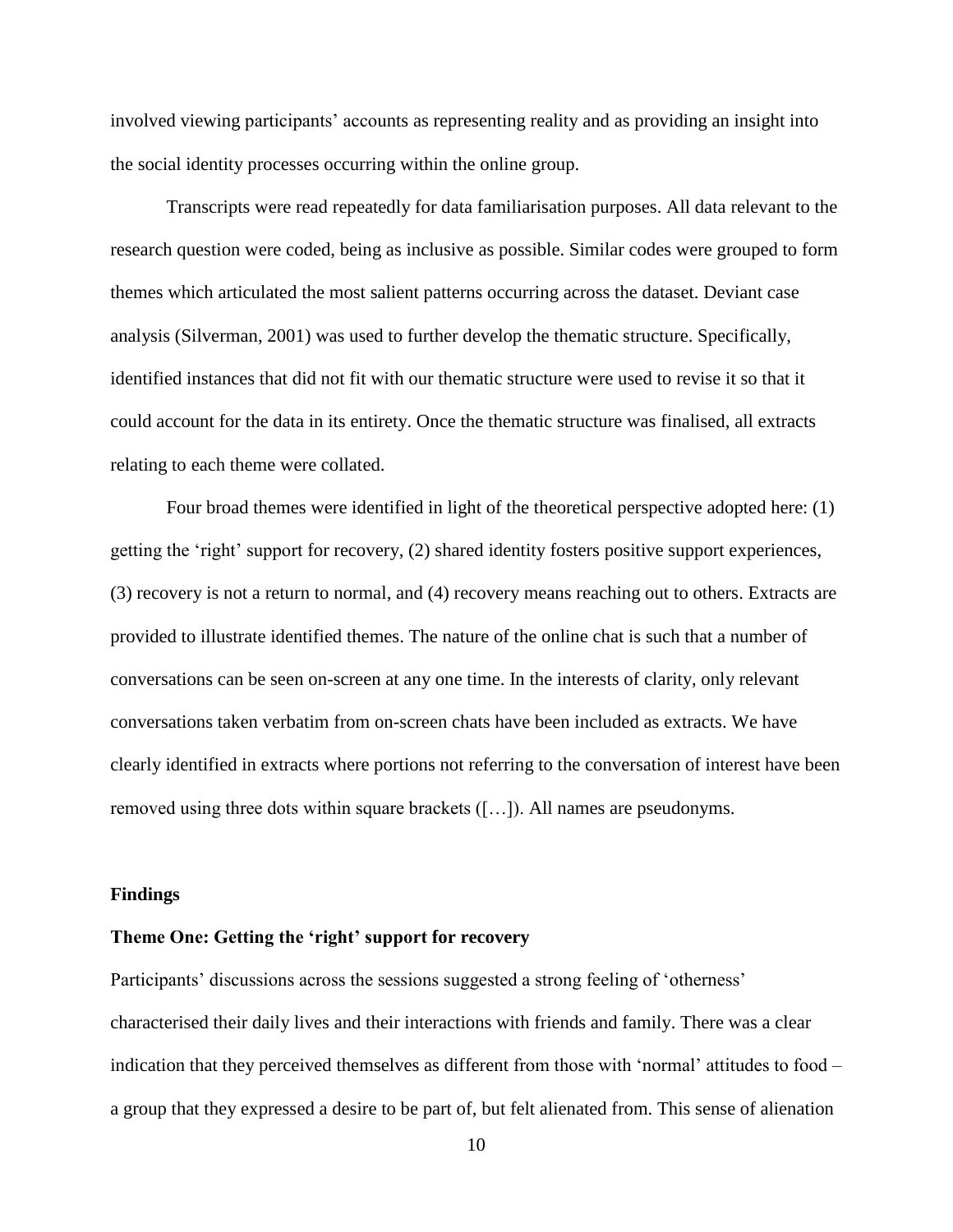was fuelled by what they saw as the pervasive stigmatisation of individuals with eating disorders (Rich, 2006). Participants felt that others viewed them as attention-seeking, as being in some way personally responsible for their situation, and as having a greater degree of control over their recovery than was the case (Linville et al., 2012):

Extract 1

Session 10

| Cassidy says: $20:55:19$ | Nobody seems to understand the hold it has over u, they seem to                     |
|--------------------------|-------------------------------------------------------------------------------------|
|                          | think you are choosing to have the ED                                               |
| $Jessie$ says: 20:55:45  | $\lceil \dots \rceil$ i agree [Cassidy] like its a choice we make but its not - who |
|                          | wud want this                                                                       |

Session 11

| Jessie says: $20:41:23$ | and I've actually said to my partner that if Id a broken leg that you |
|-------------------------|-----------------------------------------------------------------------|
|                         | could actually SEE, you would grasp it better                         |

*Maddison says:20:41:51 that's because people think we choose this* 

As illustrated above, participants strongly resisted the stereotype that their disorder was "a choice we make." The expectation of being negatively treated by others on the basis of their illness identity when seeking support often hindered help-seeking (Read et al., 2015; Stevenson, McNamara & Muldoon, 2014).

While many participants did reveal that friends and family were willing to help them during recovery, some felt there was a limit to how effective this support could be (Linville et al., 2012; Rich, 2006). However, it was not just a fear of stigmatisation but a perception that those who are not part of the social category of "people with EDs" lacked the understanding needed to provide appropriate support (Bowlby et al., 2015; Espíndola & Blay, 2009; Linville et al., 2012). Extract 2: Session 1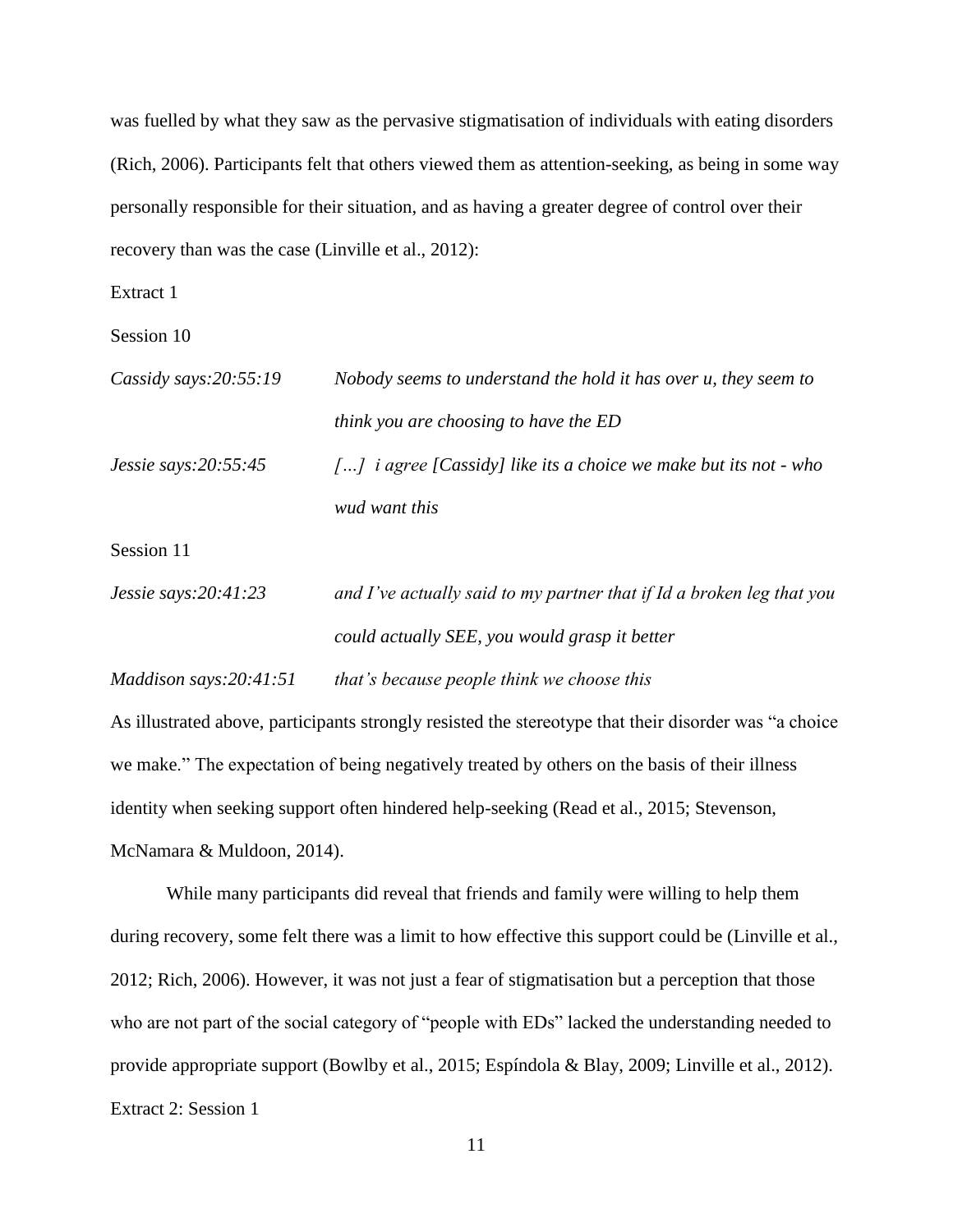| Isabel says: $20:24:55$ | I try be open with people but I guess it's in my nature to keep things |
|-------------------------|------------------------------------------------------------------------|
|                         | to myself. I just feel guilty because I've put people through enough   |
|                         | and I don't want to burst their bubble and tell them I'm not okay.     |
|                         | But either way they won't understand, they can't.                      |
| Sam says:20:26:02       | I think that if you haven't gone through it you will never fully       |
|                         | understand it.                                                         |

In Extract 2, Isabel suggests that even if she were to ask for help from those close to her, they could not provide her with the support she needs because they "won't understand." In response, Sam maintains that it is *only* those who have experienced the disorder and recovery process that have that understanding. This sentiment was expressed across sessions and seemed to fuel participants' desire to join the online group. Group members' mutual understanding both of eating disorders and of the associated stigma formed the basis for a sense of empathy for fellow sufferers and a desire for positive outcomes for all. These elements are recognisably indicative of a shared social identity which underlies the expectation of positive support interactions in contrast to well-intentioned but inadequate support experiences with those outside the group (Dingle, Cruwys, et al., 2015; Haslam et al., 2004; Haslam et al., 2005; Haslam et al., 2011; Read et al., 2015):

Extract 3: Session 11

*Hayley says:20:36:49 ed's are those awful illnesses that whilst people think they understand, in real life, dealing with real people affected by them, they actually have no idea* 

*Jessie says:20:37:07 ur right Hayley* 

*Quinn says:20:37:08 seriously though, everyone here wants everyone else to get better, we all understand what everyone is going through and know how*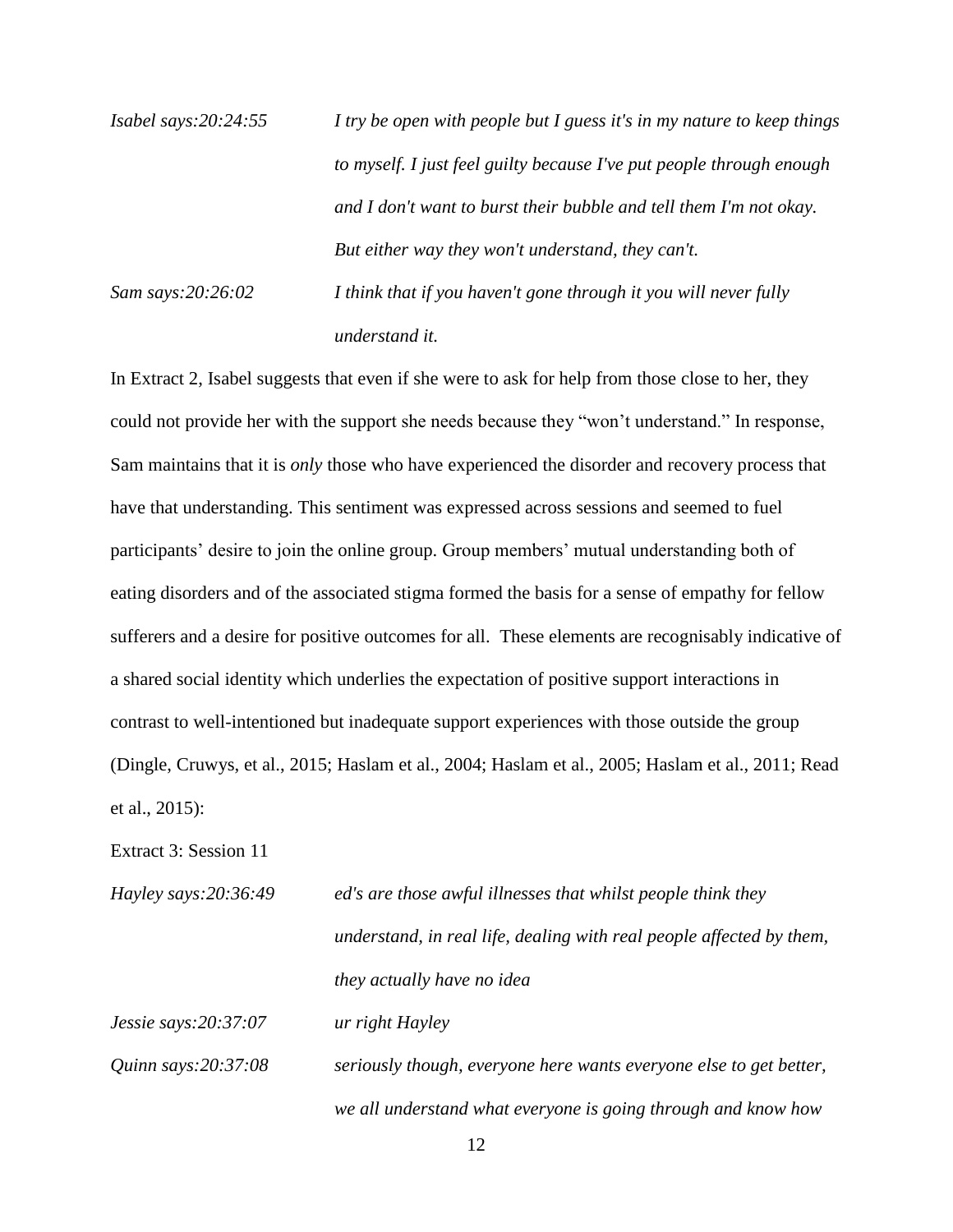*difficult it is to talk about it. I think anyone in need of support is in the right place* 

## **Theme 2: Shared identity fosters positive support experiences**

While possessing an illness identity alongside a burgeoning desire to recover may have been the catalyst for joining the online group (Best et al., 2015), the group must build a shared recovery identity among its members in order for mutual support to have its desired effects (Haslam et al., 2011). The online sessions were attended by individuals with a range of ED subtypes, reflecting the heterogeneity of this illness group. Research exploring online pro-ED groups suggests that tensions between ED subgroups often interfere with the aim of mutual support purported to be the *raison d'être* of these communities (Giles, 2006). The norms of the recovery group outlined in the 'group rules' discourage such distinctions:

Extract 4: Session 3

*Facilitator says:20:05:29 […]We try to keep the atmosphere informal and supportive. We also avoid talking about the specifics of food and weight and instead concentrate on the feelings around them. This helps to include everyone, as we at [name of organisation] believe that the emotions surrounding eating disorders are the same regardless of which particular eating disorder it is. We try not to isolate anyone.* 

These group norms were stated at the beginning of each session (and each time a participant joined the session after it had commenced). Prohibiting the discussion of the "specifics of food and weight" ensured the psychological safety of the group (as these might act as behavioural triggers) as well as ensuring that group discussions were centred on health-enhancing behaviours commensurate with a recovery-oriented identity. This approach was broadly successful. Members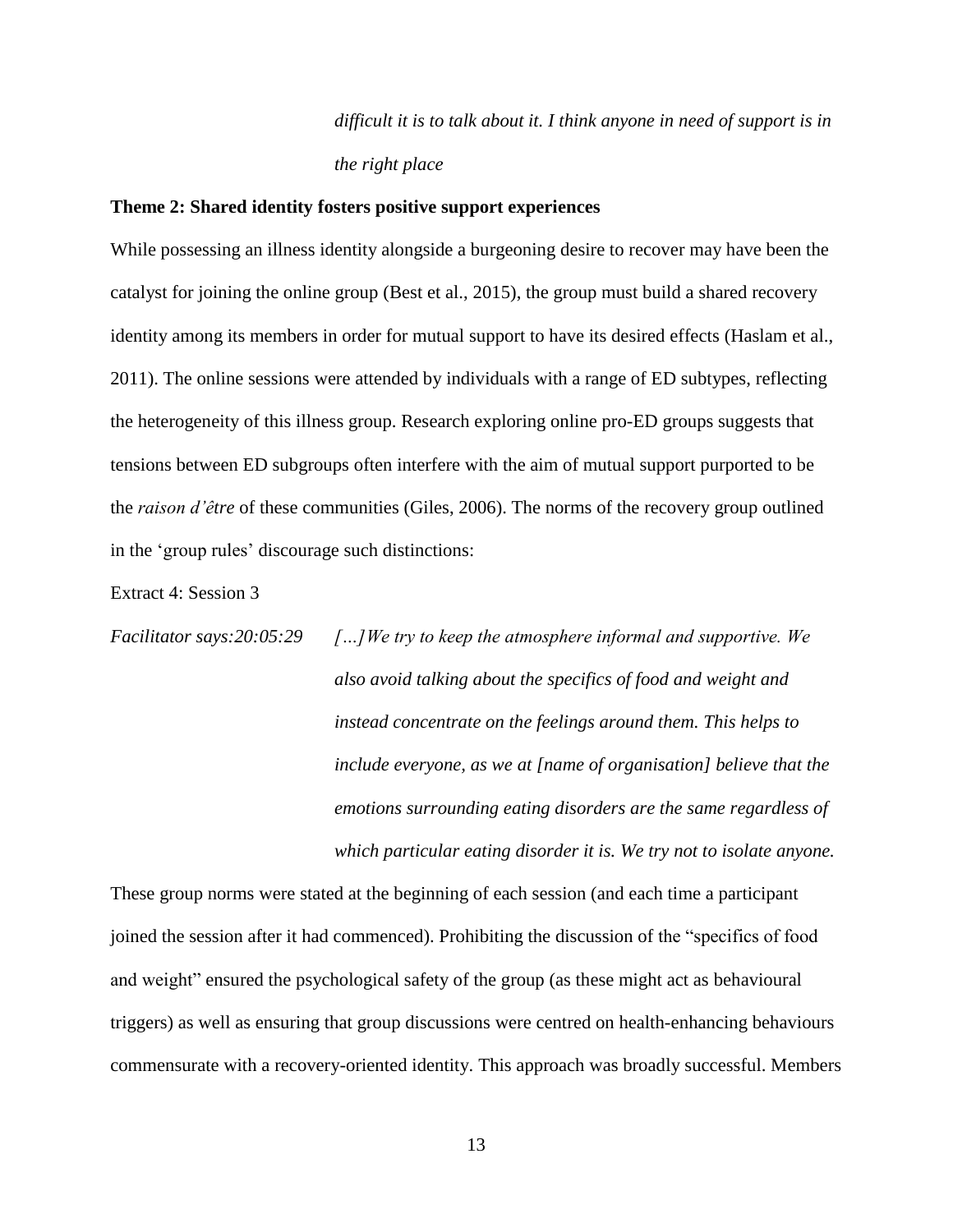rarely differentiated each other on the basis of ED subtype and typically indicated they were on a shared recovery journey:

Extract 5: Session 2

*Casey says:20:45:56 guys it can be done. May take a few admissions but I know so many people who have recovered 100%. We can't give up hope. Guys don't give up.* 

To the extent that identity was perceived as shared, group members could derive reassurance and support from others. Participating in sessions and interacting with other group members often resulted in feelings of emotional relief, a reduction in feelings of isolation and a desire to continue to work on their recovery (Barak, Boniel-Nissim, & Suler, 2008; McCormack & Coulson, 2009):

Extract 6

Session 10

| Bailey says:20:37:35   | im feeling less alone thats what I like about coming on here                |
|------------------------|-----------------------------------------------------------------------------|
| Ellie says: $20:38:18$ | im feeling pretty much depressed but wasnt sure what would                  |
|                        | happen coming on but you do feel less alone and not as crazy haha           |
| Sarah says: 20:38:59   | I feel more informed which I appreciate - thanks everyone                   |
| Session 11             |                                                                             |
| Maria says:20:52:00    | It's been great being here and being able to talk about this again,         |
|                        | I've just been so overwhelmed with everything lately, it's been             |
|                        | difficult, I really want to start working on this again though $\bigcirc$ I |
|                        | think I really needed to come here tonight                                  |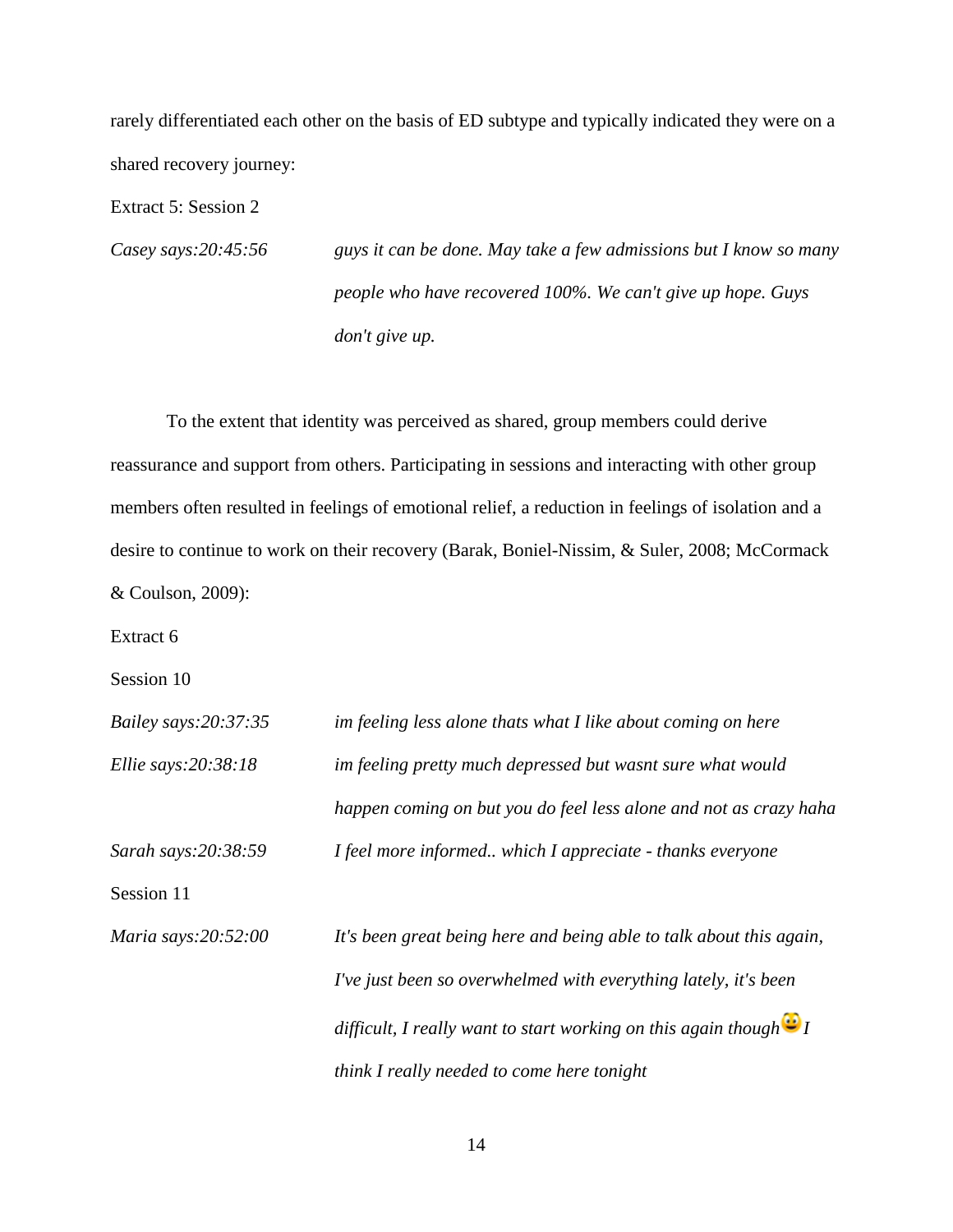Session 12

*Karen says:20:40:00 Thanks for your help [Lara], and [Jay], being able to identify with other people helps. And I think this meeting will be a good start for me.* 

Session 17

*Frankie says:20:39:37 thanks for showing me that we are not struggling alone guys*

There were two exceptions to this broader pattern. In both instances, participants were first-time attendees and both expressed uncertainty as to whether the group was right for them. These sentiments were expressed when their experiences or feelings appeared to be at odds with shared experiences of fellow group members:

Extract 7: Session 6

| Facilitator says: 19:53:47  | So guilt is the thing you're struggling with. Is that it?              |
|-----------------------------|------------------------------------------------------------------------|
| Ruth says:19:54:12          | yep!                                                                   |
| Facilitator says:19:54:31   | Can anyone else identify with that                                     |
| <i>Brooke says:19:56:58</i> | Guilt, bane of my life, guilty for eating/not eating, even feel guilty |
|                             | for not feeling guilty, <i>i</i> cant seem to win                      |
| Chloe says: $19:59:28$      | I didnt feel guilt, i just binged cuz I couldnt deal with whatever was |
|                             | going on in my life                                                    |
| Ruth says:19:59:40          | I am the same its just seems like such a hard thing to break. The      |
|                             | constant thoght of what you should have to eat is crazy. I started     |
|                             | counselling 5 weeks ago so praying this will get to the bottom of it.  |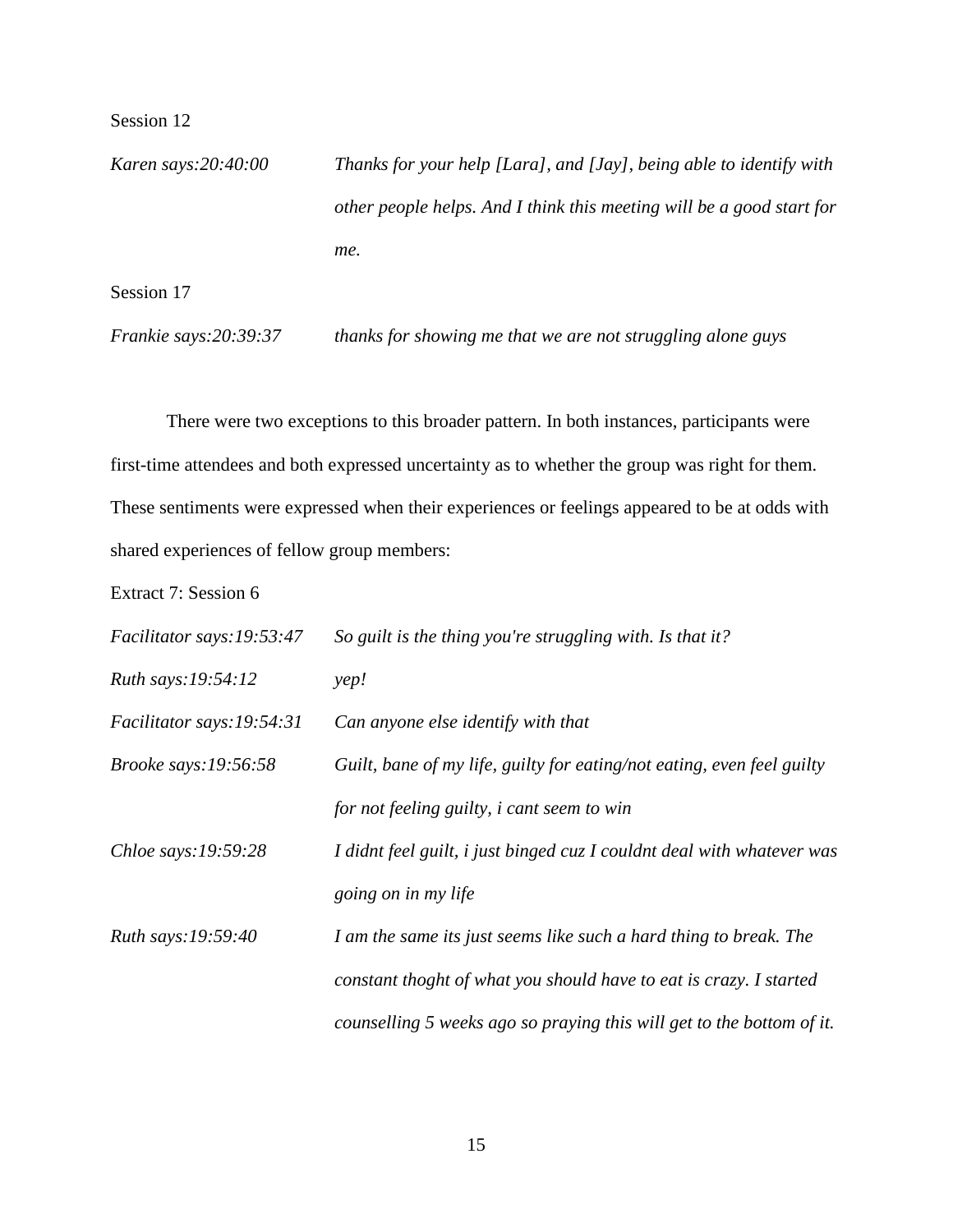*See i binge Chloe cause of things in my life but then feel so guilty after it. you try to not think about the guilt but then your thinking about not thinking about it. How do you feel after a binge Chloe? Chloe says:20:05:40 just felt like shit really and i wanted the food out of my system as fast as possible. When I purged I felt great - id accomplished something. Im actually in recovery Ruth, counselling will help you. Im just testing this forum tonight, but maybe its not the right group for me.* 

In Extract 7 above, group members Ruth and Brooke, both of whom are in the early stages of recovery, discuss their shared experiences of feeling guilty – an experience which Chloe does not relate to. She speaks of her 'purging' behaviours using the past tense to clearly indicate that she is "actually" in recovery. The fact that Ruth characterises her 'bingeing' behaviours as on-going signals to Chloe that she is not similar to others in the group, thus generating the uncertainty she expresses as to whether it is the "right group" for her. Thus it would appear that to the extent that identity was not shared, group support was not perceived as helpful. It also suggested that violating the group rules regarding discussing specific on-going behaviours could indeed prevent a sense of a shared recovery identity developing within the group.

## **Theme 3: Recovery is not a return to normal**

Another function of the group was to construct a shared understanding of recovery and a shared belief that it was possible. While group members had a strong desire to recover, recovery was often linked with negative feelings such as anxiety and guilt. This led many to articulate a feeling of ambivalence towards recovery and in some instances, a clear fear of recovery (Abbate-Daga et al., 2013; Marzola et al., 2015).

Extract 8: Session 18: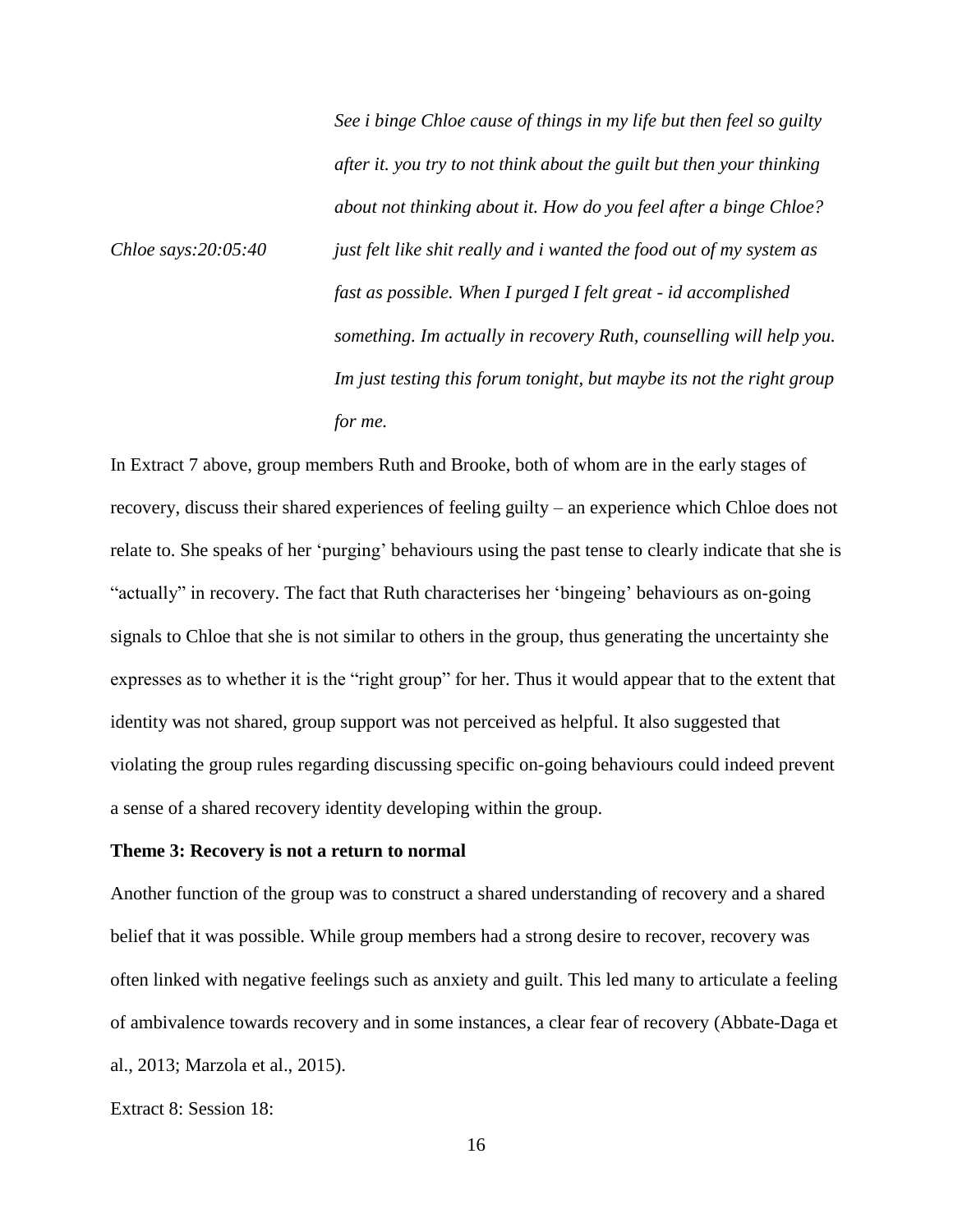*Brooke says:20:18:39 Its funny that we can know the benefits of recovery and what we need to be doing even to get there but then ED for me will always end finding hundred and one reasons why i shouldn't recover. Pat says:20:22:45 yes, and of course my no 1 excuse is that I really don't need to put on any weight at all - because I actually don't... I find that I get a certain distance and then the voice tells me that this is wrong and that I'll get really fat. I know that this is normal and that I should fight it. I know the pathway is never straightforward and that I should continue to fight, but it feels so desparately unsafe. i realise that it's all about fear of losing identity etc but when you put the issues of getting fatter on top of that it makes is all so much harder..* 

Pat suggests that her "fear of losing identity" contributes to the distress she experiences when contemplating recovery (Abbate-Daga et al., 2013). Across participants, it was apparent that a significant barrier to recovery was an inability to imagine oneself as recovered (Malson et al., 2011). This was primarily the case when recovery was defined as a return to being "normal" (i.e., joining the 'outgroup' described in theme 1).

Extract 9

Session 13

*Linda says:20:44:33 Even if I finally get past the physical side of the illness ... I, hand on my heart, can't imagine ever getting to a point where I don't think about it. That's actually a really depressing thought.....* 

Session 17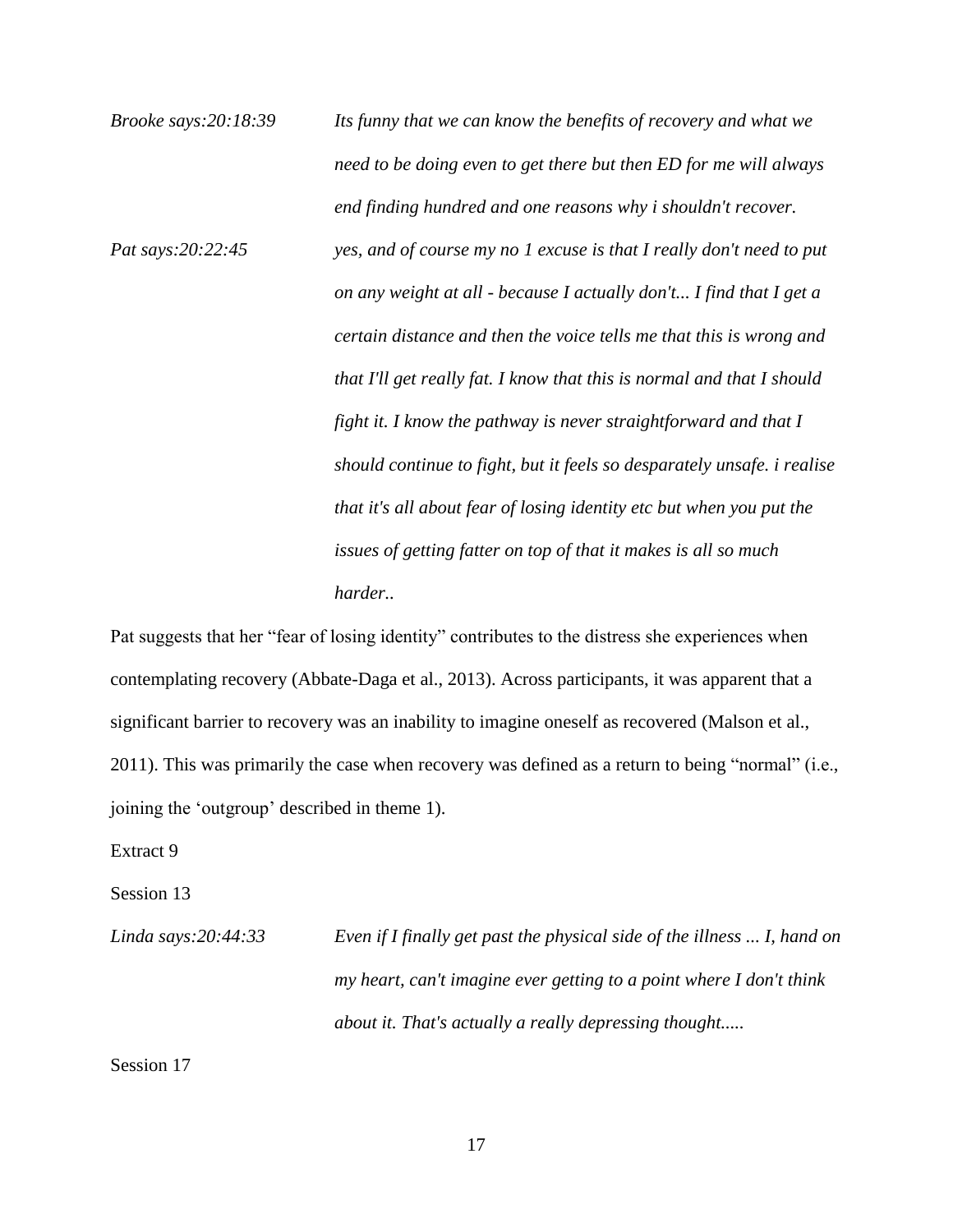*Sam says:20:41:09 Wouldn't be so amazing to wake up and be free from it, always wish I could just be normal and be like everyone else.* 

*[….]* 

*Facilitator says:20:43:40 Thanks all, at [organisation] we firmly believe that people can and do recover from EDs..but recovery takes time as everyone has been speaking about tonight..*

Discussing the idea that complete recovery may be unattainable could be quite de-motivating for group members. It was often at this point that facilitators, as exemplified above, stepped in to emphasise the group's normative belief that recovery was possible. In addition, those further along in recovery responded to others' concerns of not ever being "normal" by engaging in a reimagining of recovery:

Extract 10: Session 7

*Sadie says:20:42:42 I have had my ED for over 20 yrs, with years of complete recovery along the way. I have found that no..........it doesnt go away. You just manage it a bit better. If you are happier in yourself, gaining a pound while I still find difficult, I can cope with. I too ask the question, does recovery mean that one day I will be 'normal' with normal eating habits, but I now dont believe it will happen. Not to dishearten anyone.......what I mean is, stop searching for the time when everything will be perfect, and then being hard on yourself for not reaching that perfection. For me anyhow, I have accepted that I have an ED, I will always have it. I do believe complete recovery is possible, and living a normal life is possible. But the*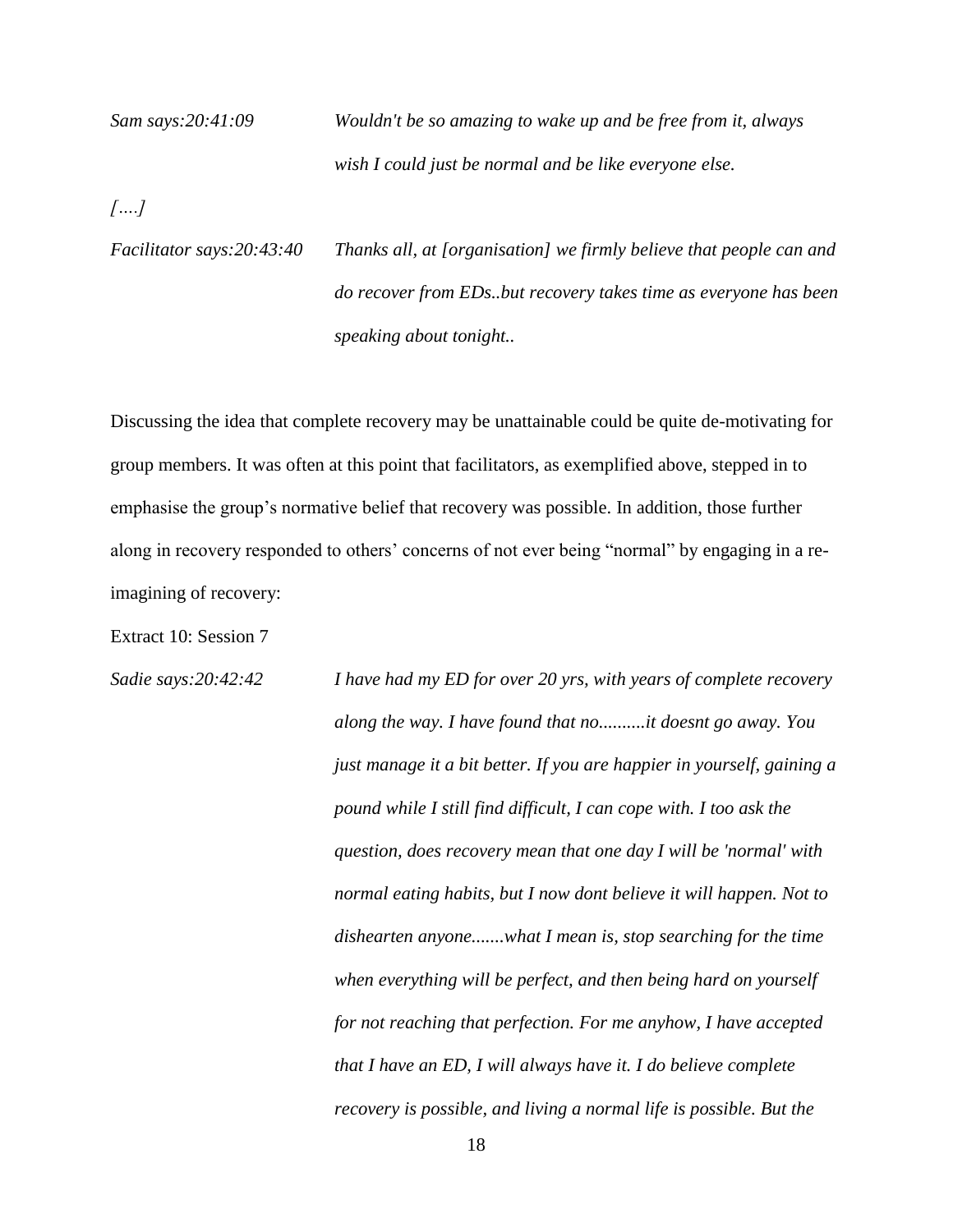|                            | underlying association with food, I think will always be there. So     |
|----------------------------|------------------------------------------------------------------------|
|                            | just to accept that, and try to live with that in the most healthy and |
|                            | <i>positive way possible.</i>                                          |
| Ruth says: 20:44:47        | That's a good way of thinking Sadie suppose it is all about caring     |
|                            | for youself                                                            |
| <i>Becky says:20:45:37</i> | and yeah they are very wise insightful words realistic too             |

In Extract 10, recovery is re-appraised as something that is difficult but manageable and is defined as learning to manage maladaptive behaviours and intrusive thoughts. Thus, for group members, recovery does not mean being "normal" but rather not having the illness identity as the primary source of self-definition (Best et al., 2015; Bowlby et al., 2015; Jenkins & Ogden, 2012). It suggests that a recovery identity for group members retains residual aspects of who they used to be which might preserve a sense of identity continuity (Iyer et al., 2009).

## **Theme 4: Recovery means reaching out to others**

The identity content of a recovery group should be oriented towards promoting health-enhancing behaviours (Best et al., 2015). In our data, the online group promoted disclosure of illness and engagement with health services. Reaching out to others was a key element of recovery and an important action for group members (Bowlby et al., 2015; Federici & Kaplan, 2008):

Extract 11

Session 18

*Brooke says:20:54:48 Recovery is a very long process with lots of up's and down's, you can recover with perseverance and with HELP, I don't advocate going it alone on recovery at all*

Session 10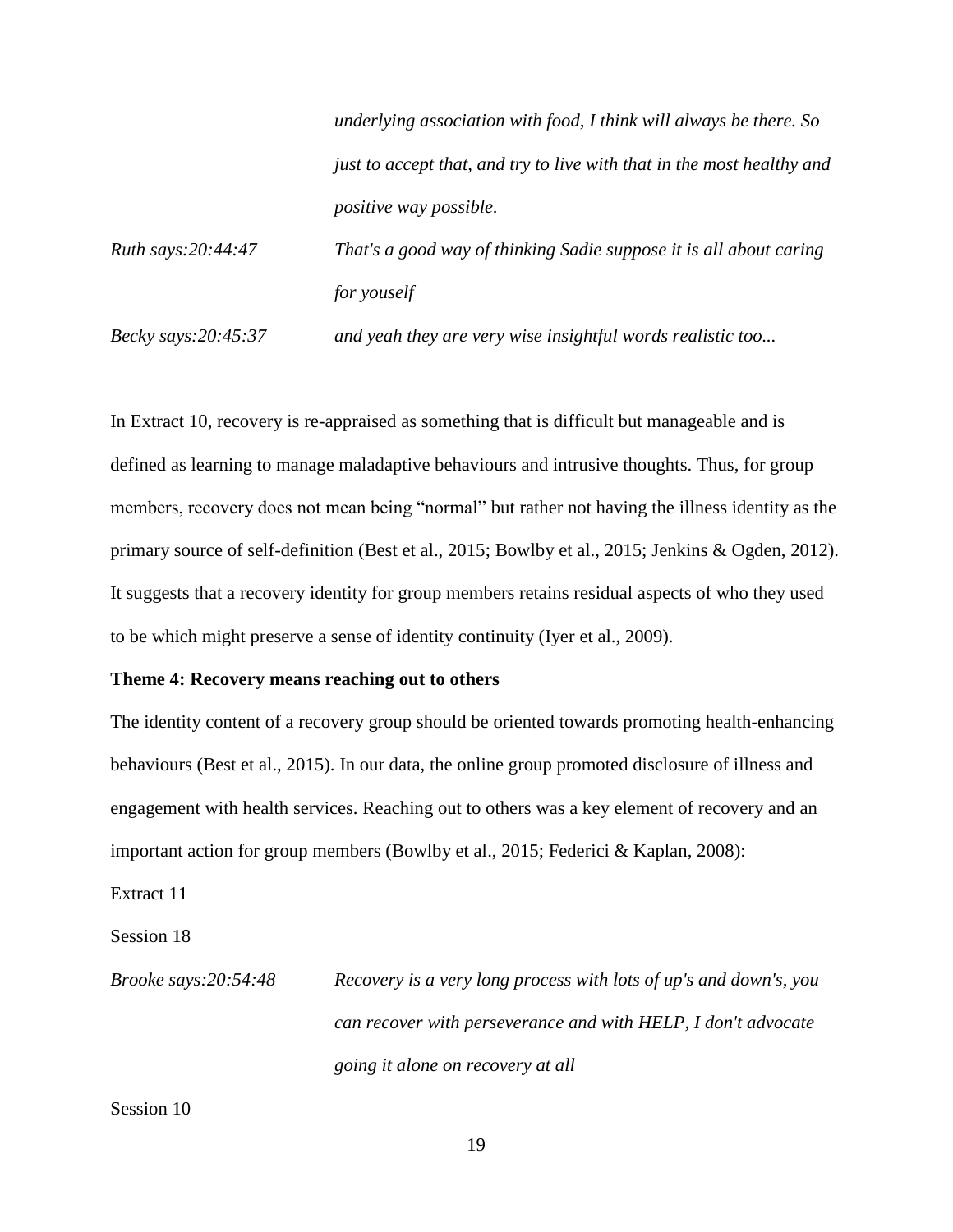| Sarah says:20:00:59    | yea - I guess I should really do that. Its just my big secret you  |
|------------------------|--------------------------------------------------------------------|
|                        | know Id be so ashamed to tell anyone I cant even think how Id      |
|                        | bring myself to get the words out                                  |
| Kathy says: $20:03:13$ | We are all like that [Sarah], I am not in a position to offer you  |
|                        | advice but one think I will say is once you you confide in someone |
|                        | it will make a big difference to you                               |

This contrasts sharply from the norms associated with the ED identity which encourage secrecy and concealment of the disorder (Norris et al., 2006; Riley et al., 2009).

In the recovery group, there appeared to be different levels of disclosure. For many, "speaking" to the online group was the first time that they had disclosed their ED to anyone and revealing this elicited praise from fellow group members:

Extract 12: Session 12

| Mary says: $20:37:23$ | $[]$ you've made a great first step by just talking about it. Its |
|-----------------------|-------------------------------------------------------------------|
|                       | upsetting to think how ashamed people feel, we are all doing a    |
|                       | really good thing just by talking $\bigcirc$ well done            |

As noted in Extract 12, speaking to the online group was a "great first step" but this needed to be followed up with engagement with formal health services and treatment. At times group members, particularly those new to the group, revealed that they were avoiding disclosing to a health professional. In response to such accounts group members went to some lengths to recommend service engagement with interactions often resulting in the individual group member agreeing to contact their GP.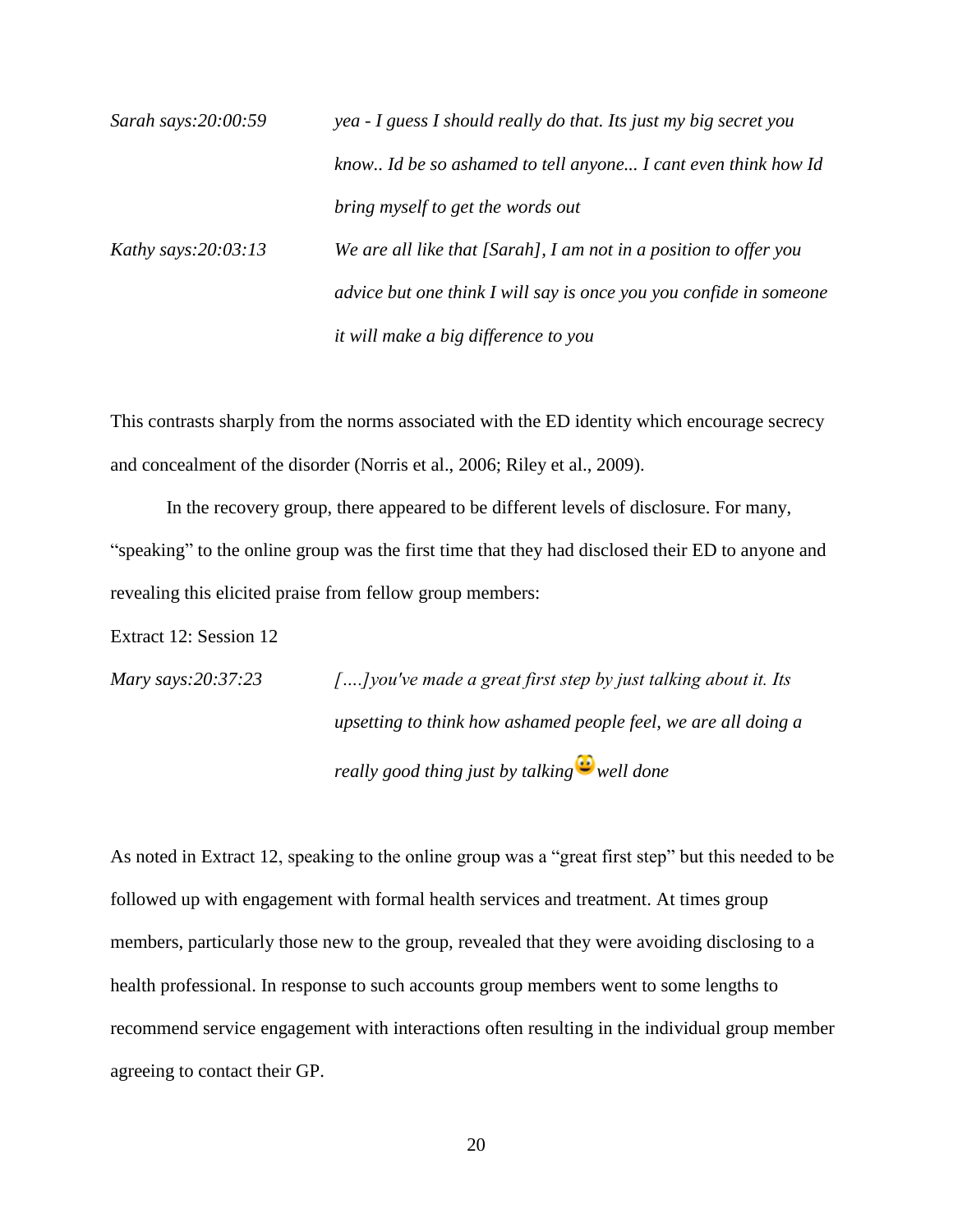| Extract 13: Session 4  |                                                                 |
|------------------------|-----------------------------------------------------------------|
| Tracey says: 20:40:35  | all <i>i</i> got from my gp was this web site                   |
| $[\ldots]$             |                                                                 |
| Casey says: $20:41:10$ | [Tracey], go back to the gp and say you need more support, they |
|                        | should be able to guide you to services.                        |
| Logan says: $20:41:28$ | Well GO BACK and demand a referal! if you don't talk to your GP |
|                        | then in my opinion you can't recover.                           |
|                        |                                                                 |

*[….]*

*Tracey says:20:41:47 i will do* 



Moving from a position of wishing to avoid health service engagement to one of being open to it is illustrative of the effect of the social influence exerted by the group (Haslam et al., 2004; Turner & Oakes, 1986). This also was seen to influence engagement with professionally recommended treatments. As exemplified below, identity-based advice from fellow group members could be privileged above advice from those outside the group (Barak et al., 2008; Haslam et al., 2004):

Extract 14: Session 17

| Pat says:20:46:00       | This may be not an allowed question but if anyone is willing to say  |
|-------------------------|----------------------------------------------------------------------|
|                         | it, I'd love to know if anyone has been on medication for associated |
|                         | depression with an ED and whether it has helped? $[]$                |
| Miriam says: $20:46:47$ | Pat Im over work for a few months with depression and Im on alot     |
|                         | of medication for it. It has helped                                  |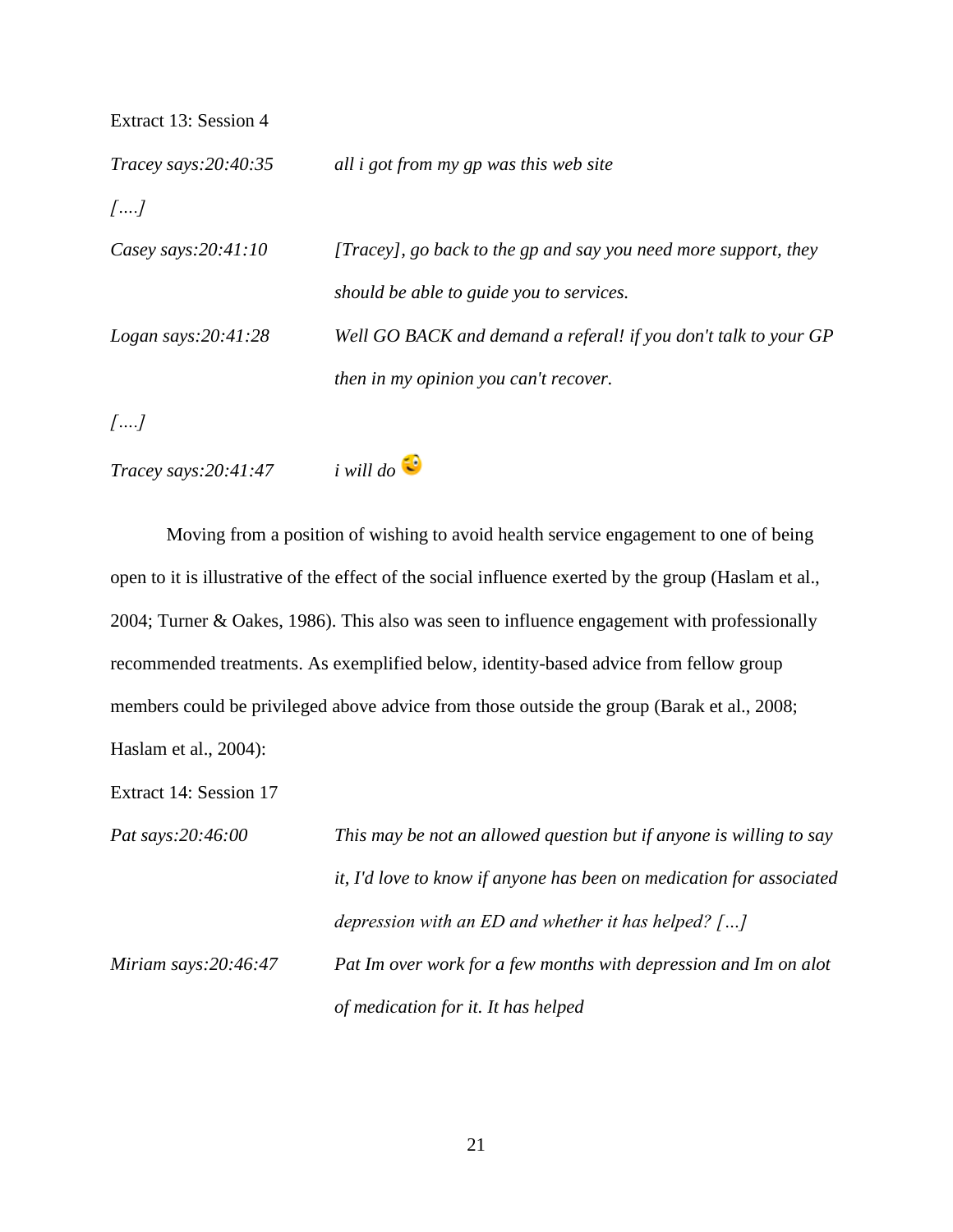*Pat says:20:51:28 ….Miriam, I'm really glad that medication has helped. My GP is pretty keen for me to be on it but so far I have said no, but maybe I should rethink that....* 

In this extract, receiving information from Miriam about the merits of taking medication has had somewhat more of an impact on Pat's willingness to consider taking medication than the GP's recommendation.

# **Discussion**

The aim of this paper was to explore how a sense of shared identity promotes recovery in individuals with eating disorders. Our findings suggest that the illness identity initially operates as a social identity that forms the basis for connections with similar others. For those wishing to recover, online group support is perceived to be more effective than that found outside the group but is only beneficial to the extent to which it is based on a shared recovery identity. Online interactions facilitate construction of a recovery identity which promotes a shift away from the illness identity as a primary source of definition and endorses alternative group norms of illness disclosure and treatment engagement.

## **Converting the Social Curse to Social Cure**

The stigma attached to eating disorders may act as a social curse (Kellezi & Reicher, 2011; Stevenson et al., 2014) by forming a barrier to developing and maintaining the supportive relationships needed for recovery (Linville et al., 2012; Rich, 2006; Williams & Riley, 2012). Forming a shared recovery identity with similar others seems to facilitate the social identity change needed for recovery. However, this is only true to the extent that the recovery identity content reflects norms conducive to positive health and well-being (Cruwys & Gunaseelan, 2016; Dingle, Stark, et al., 2015), including promoting disclosure and service engagement.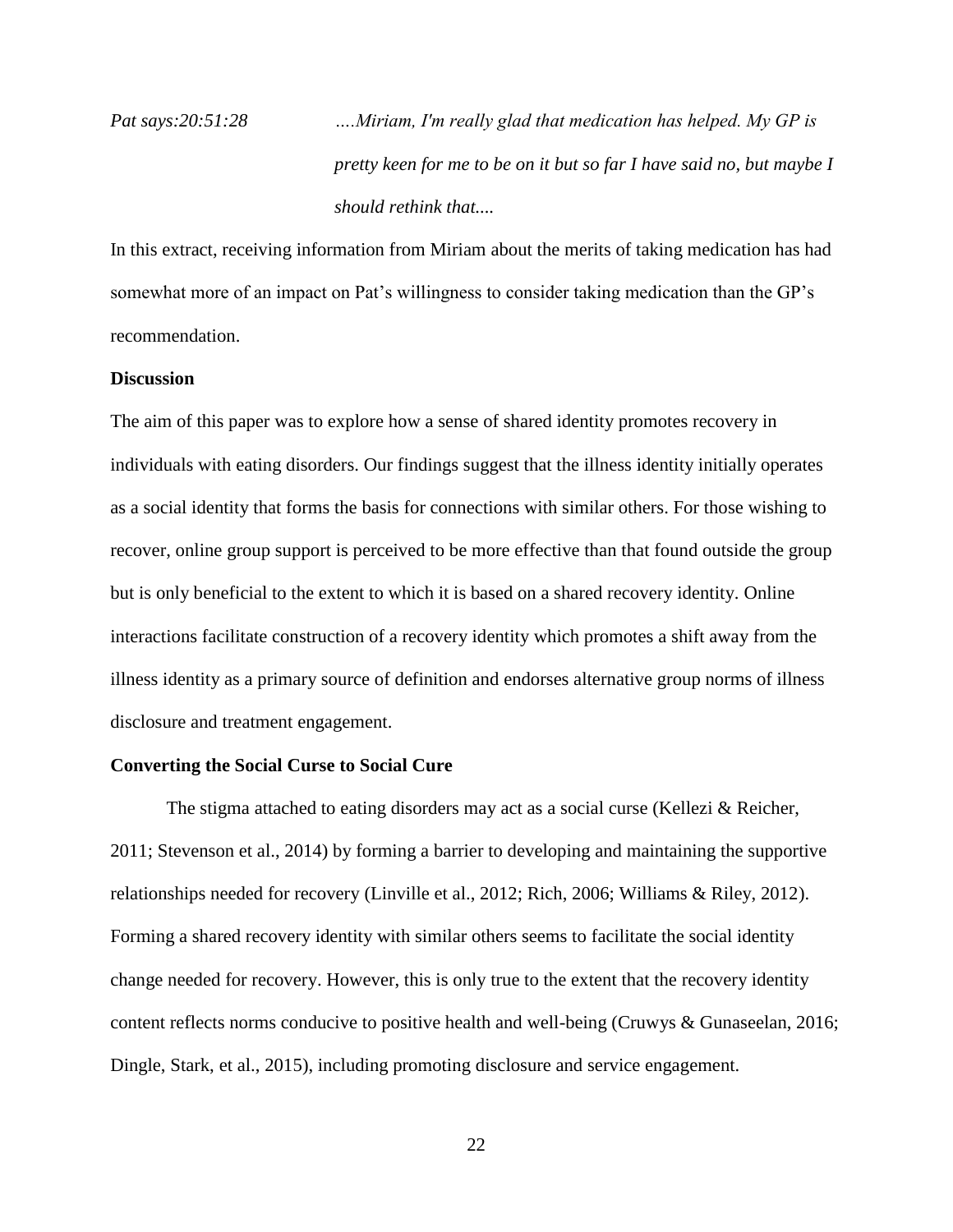As our data suggest, the norms and practices of the recovery group differed from those operating in pro-ED groups (Giles, 2006; Mulveen & Hepworth, 2006; Williams & Riley, 2012). First, differentiating between ED subgroups was discouraged in order to construct and promote a shared recovery identity. This shared identity ensured participants could benefit from online group membership, regardless of ED subtype.

Second, concealment of disordered behaviours was strongly discouraged in the recovery group. A concern relating to joining an online group is that the group could become a replacement for other "real-world" relationships needed for successful recovery (Jetten, Haslam, Haslam, & Branscombe, 2009). Nonetheless, the fact that this group endorsed norms of illness disclosure and treatment engagement suggests that identification with the group, which is assumed to increase motivation for performance of identity-congruent behaviours (Best et al., 2015; Oyserman et al., 2007; Tarrant & Butler, 2011), could go some way towards building the supportive relationships outside the group necessary for recovery (Federici & Kaplan, 2008; Jenkins & Ogden, 2012). To this end, we argue that replacing a stigmatised illness identity which endorses norms of concealment (Rich, 2006; Williams & Riley, 2013) with a recovery identity that promotes disclosure and healthcare engagement is preferable to replacing a "positive" eating disorder identity with a "negative" one (Ison & Kent, 2010). The latter strategy might be more likely to be act as a social curse rather than a social cure.

Following on from this, Best et al. (2015) propose that dis-identification with an illness identity and identification with a recovery identity should coincide with social network changes. In the current context, this would involve individuals reducing and eventually eliminating contact with pro-ED groups. Our data, however, did not permit us to investigate such connections among our participants. To this end, we suggest that future research investigate whether contact (and identification) with online pro-ED groups reduces alongside greater contact (and identification)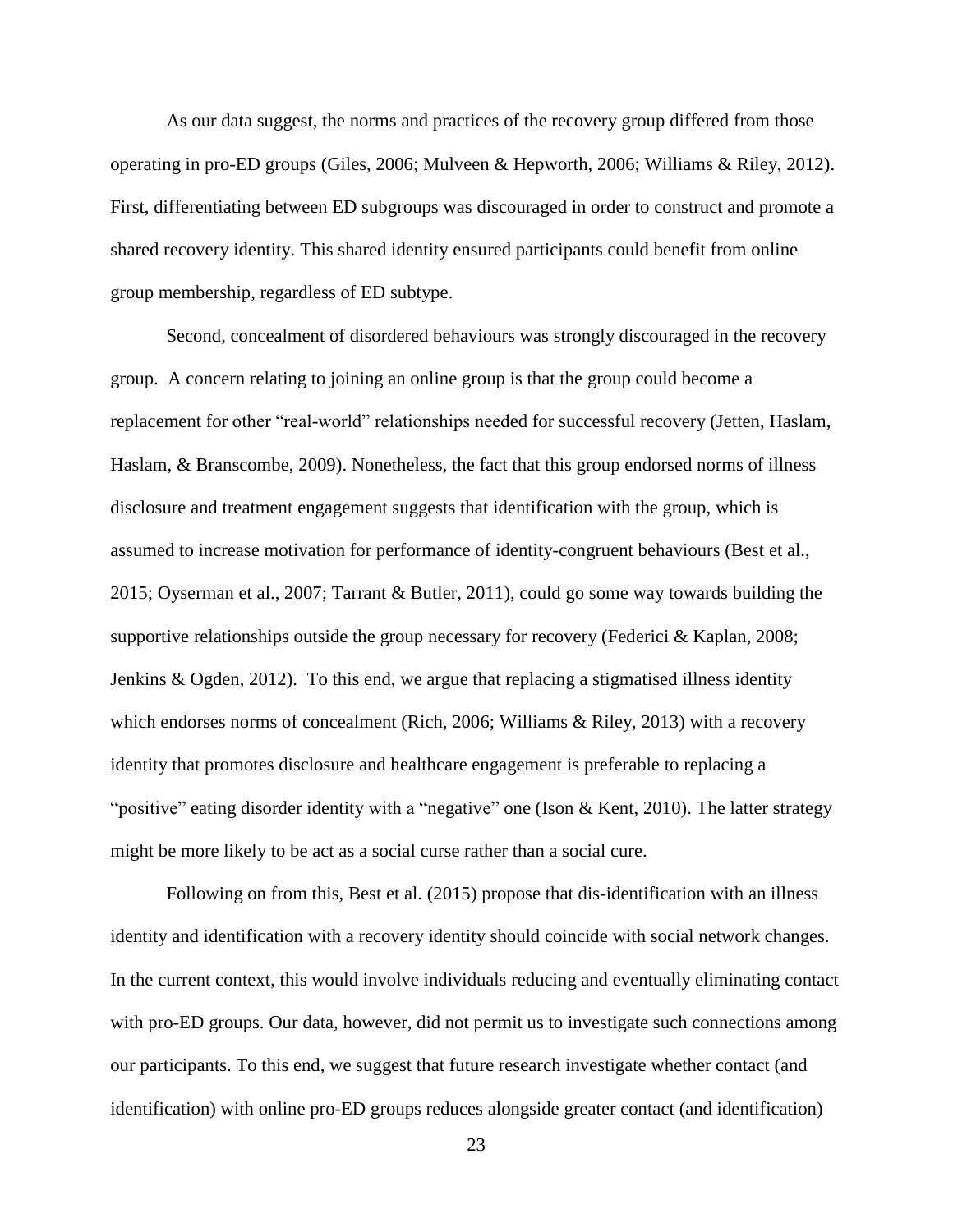with online recovery groups and whether this is associated with positive health outcomes. Pro-ED sites often have subsections dedicated to recovery (Giles, 2006; Mulveen & Hepworth, 2006; Williams & Riley, 2013). This is typically used to suggest that the primary function of such sites is mutual support rather than the maintenance of disordered behaviours (Giles, 2006). However, we argue that visiting such sites (even if only for participation in the recovery forums) is unlikely to assist in building a successful recovery identity involving complete dis-identification with the illness identity.

Finally, interactions with group members facilitated the construction of a shared understanding of recovery. In our data, the recovery identity appeared to contain residual elements of the illness identity rather than representing a return to "normal." The latter view of recovery which involves complete rejection of the illness identity (Jenkins & Ogden, 2012) appeared to overwhelm group members. This does not negate the possibility of the eventual emergence of a *complete* recovery identity. Social identity research in the area of smoking cessation suggests that identities developed in support group settings might act as a *transitional* identity on the path towards a full recovery identity (Vangeli & West, 2012). In this field, transition to an "ex-smoker" rather than a "non-smoker" identity can facilitate recovery in those with longer histories of smoking (and more established "smoker" identities) as it represents an element of identity continuity (Vangeli & West, 2012) which is itself thought to be predictive of successful identity transitions (Iyer et al., 2009). However, promoting identification with non-ED related groups might be beneficial in maintaining long-term recovery (Federici & Kaplan, 2008) and avoiding entrenchment in a self-definition, even in part, based on mental illness (Tew, Ramon, Slade, Bird, Melton, & Le Boutillier, 2012).

#### **Strengths and limitations of the current study**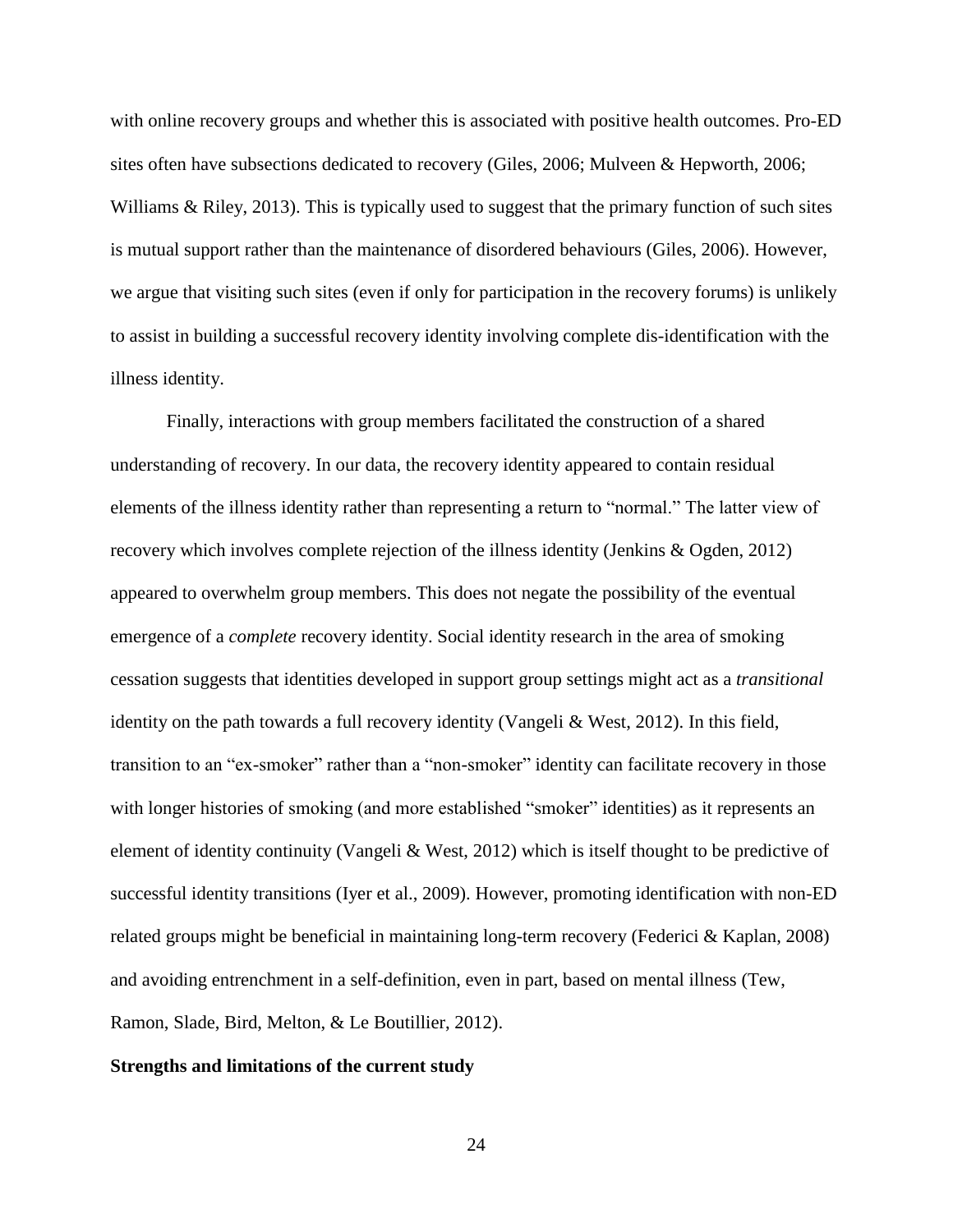There are a number of strengths of the present study. First, there is a dearth of research in the ED literature on the role that social relationships outside the therapeutic *milieu* play in recovery (Leonidas & dos Santos, 2014; Linville et al., 2012). This study illustrates that a sense of shared identity with others in ED recovery, although usually discouraged in the clinical literature due to its associations with disorder maintenance (Vandereycken, 2011), can in fact promote recovery. We suggest here that our data supports proposals for considering the importance of assessing identity content prior to determining the consequences of identification for health (Cruwys & Gunaseelan, 2016).

Second, our findings suggest that social cure processes are seen in online as well as faceto-face groups, supporting recent findings by Pendry and Salvatore (2015). In this study, however, it might be important to consider the effect that the nature of the group had on the effectiveness of the processes described. First, the fact that this group does not meet face-to-face might in this recovery context prove advantageous. For individuals with eating disorders, online groups minimise appearance anxiety and appearance-related triggers (McCormack & Coulson, 2009; Vandereycken, 2011). In addition, normative influence is especially strong in online contexts (Postmes, Spears & Lea, 2000). Second, this online group, while having repeat attenders, does not have a stable membership and it is unclear what form the processes described in this study might take or how their effectiveness would be influenced in a continuous support environment. It is worth noting however, that the beneficial effects of group membership depend on psychological identification with the group rather than frequency of contact with the group (Cruwys et al., 2014). Thus, we would suggest that whether support is continuous or not is not the key issue affecting health outcomes but rather relates to whether the identity has been internalised (Best et al., 2015). However, as internalisation of the recovery identity is a gradual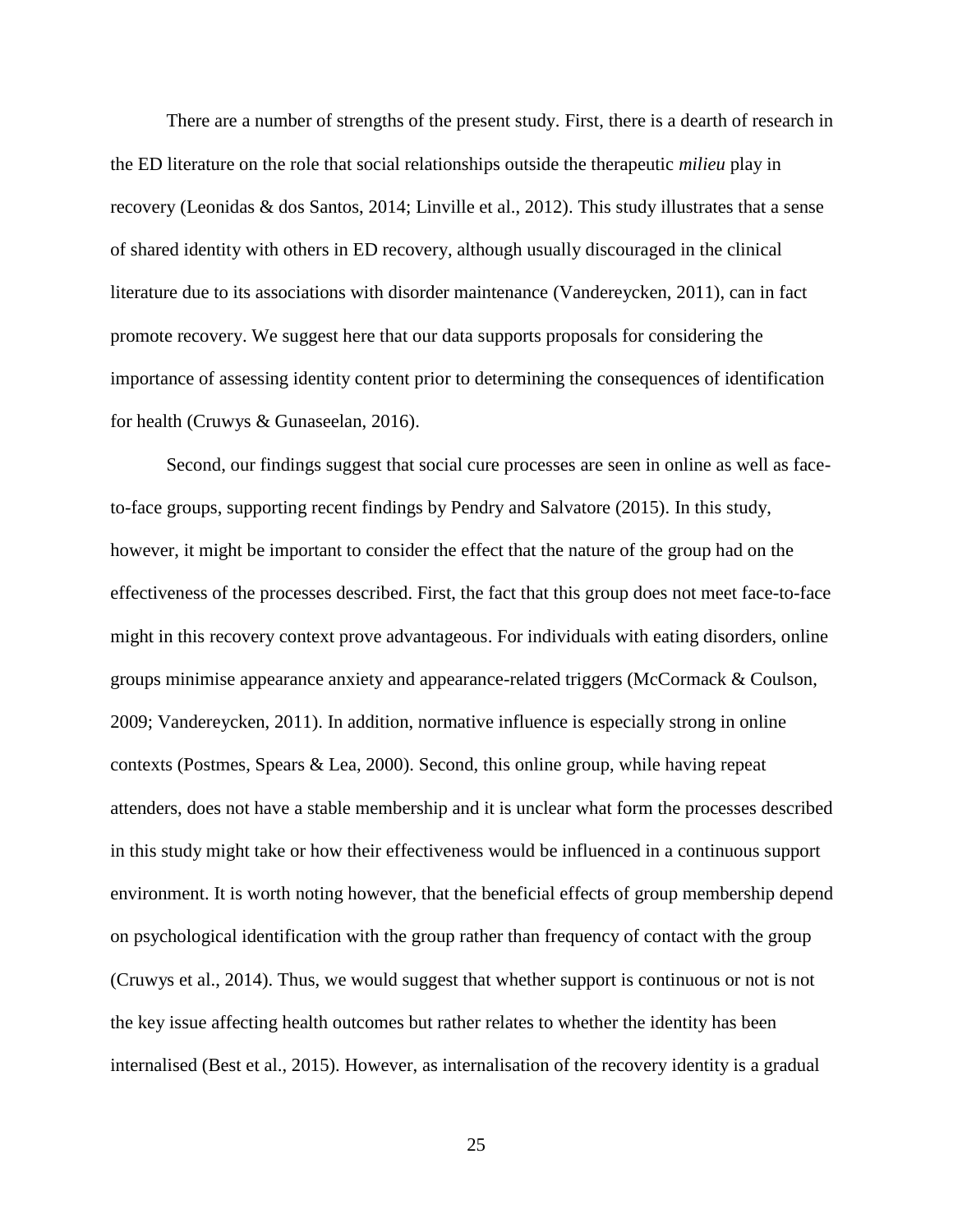process (Best et al., 2015), it is unlikely that those who only attend the group once will have the opportunity to fully transform their illness identity.

A second strength of the study is that it adds to the emerging literature concerning the role that social identity plays in illness recovery. It addresses issues of identity content, explores the nature of recovery identities, and uses qualitative methods, all of which are areas meriting further development in this field. The use of a novel method facilitates exploration of how group interactions facilitate the construction of a recovery identity. This addresses a gap in the social cure literature identified by Dingle, Stark, et al. (2015). Furthermore, these processes were observed in a naturalistic setting (Giles, 2006) with individuals currently in recovery, rather than emerging from retrospective accounts from recovered individuals.

Finally, it is likely that the social identity processes outlined here are not specific to ED recovery and could be applied to investigations of other areas in which the support of similar others is essential in facilitating health-related identity transitions. This could include recovery from other forms of mental illness (Tew et al., 2012), physical injury (Jones et al., 2012), or recovering from traumatic environments such as military personnel re-entering civilian life after deployment (Pietrzak et al., 2010).

However, the study also has some limitations. Due to the confidential nature of data collection there was not an opportunity to collect participant demographics (although an overview of user characteristics was provided). While we noted a number of intentions to act (i.e. engage in treatment, disclose to others) in discussions we are not in a position to determine whether these intentions subsequently translated into action. Nor are we clear on how long reported improved feelings of well-being persisted for. We propose that further research is needed to provide additional empirical support for the relationships suggested here.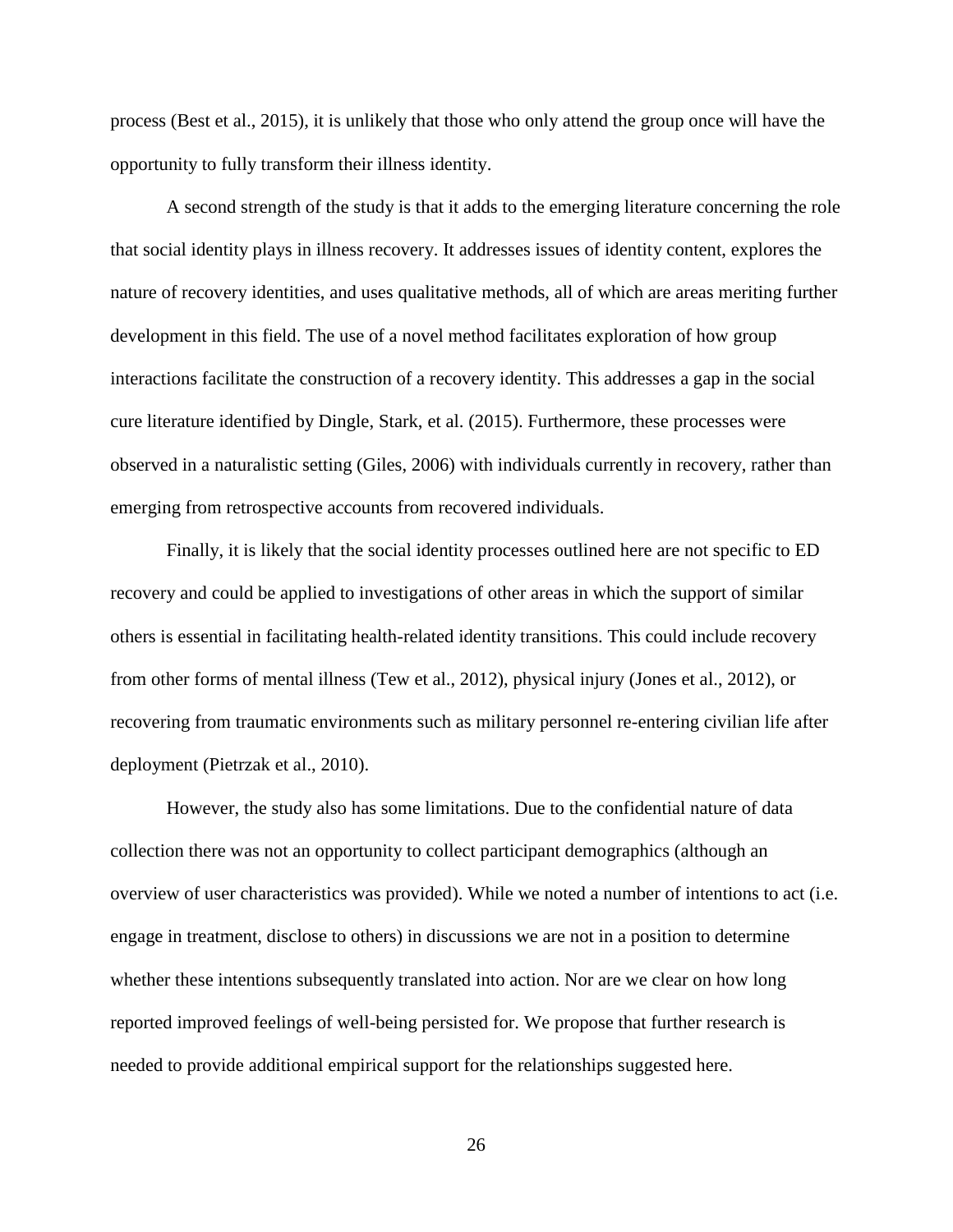Finally, our analysis examined the data through a social identity lens. However, investigating other aspects of the data, using different methods would reveal additional insights. First, examining the interactions using a discursive approach would illustrate how understandings of recovery identities emerge in dialogue between participants and provide insight into how such communities function (Williams & Riley, 2013). Second, individual variability within the data would lend itself to a phenomenological approach to investigate individual recovery experiences. Chronic conditions are constructed as part of individuals' personal identities (alongside their social identities) and the sense of oneself as a unique individual informs support seeking strategies (Read et al., 2015). As recovery from mental illness is often conceptualised as a personal journey (Topor, Borg, Di Girolamo, & Davidson, 2011), examining our data from this perspective could complement the insights provided in the current paper. Finally, the social identity approach to addiction recovery incorporates elements of social network analysis in its investigations (e.g., Beckwith et al., 2015). Adopting this technique could reveal relationships between individuals within the group that might be particularly important for individual recovery as well as providing greater insight into group structure (Maloney-Krichmar & Preece, 2005).

Nonetheless, we believe that this study represents an important addition to the social cure literature. The aim of the research was to explore how a sense of shared identity promotes ED recovery. Our findings illustrated that such identities provide the psychological resources necessary for facilitating the identity transition necessary for recovery. In the clinical literature, an ED illness identity is seen as problematic and interventions are targeted at challenging an individual's self-concept (as well as the groups they might belong to). Here we offer an alternative conceptualisation of ED recovery as a social process and suggest interventions could instead harness identity resources to support a transition to a recovery identity.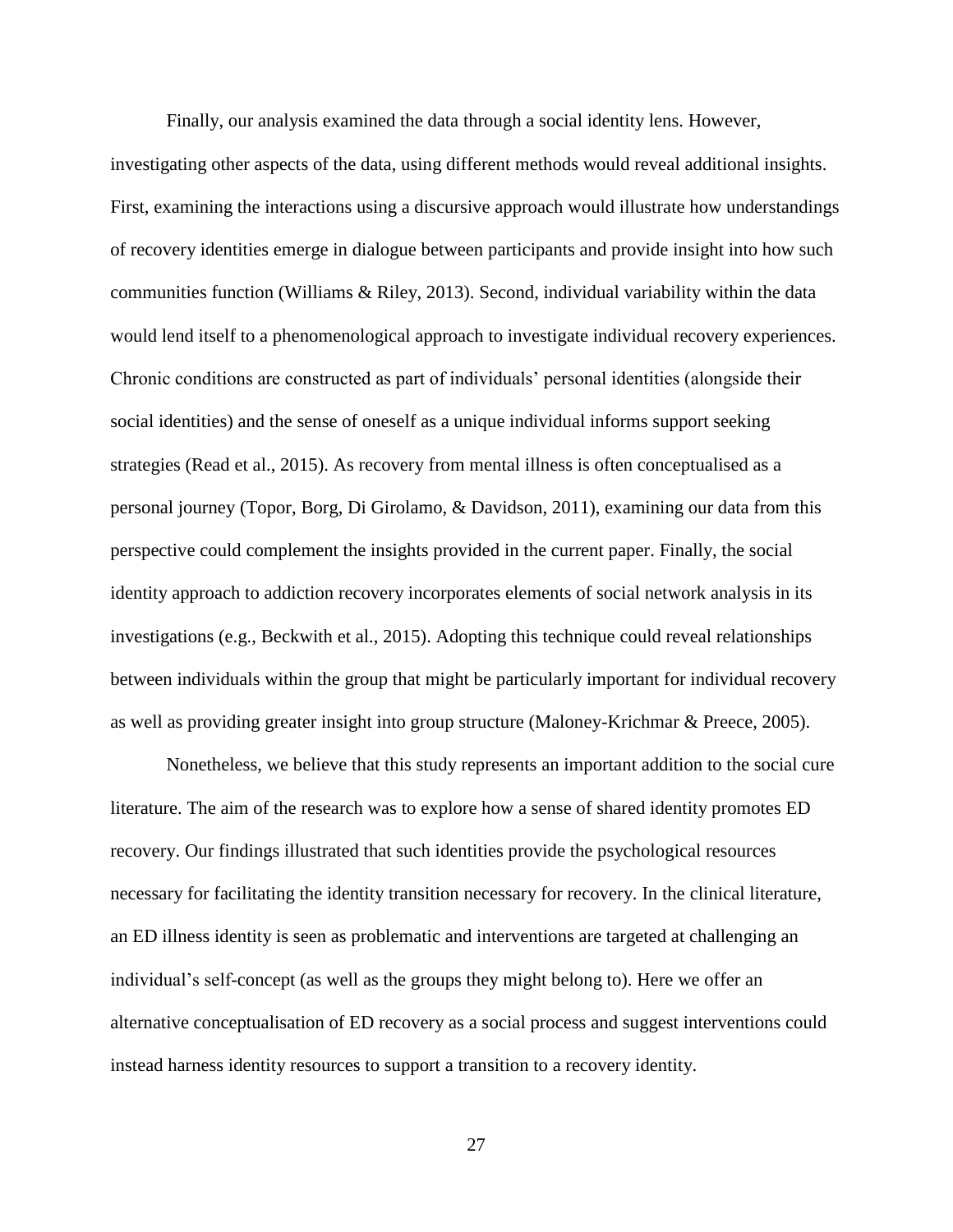#### **REFERENCES**

- Abbate-Daga, G., Amianto, F., Delsedime, N., De-Bacco, C., & Fassino, S. (2013). Resistance to treatment and change in anorexia nervosa: A clinical overview. *BMC Psychiatry*, *13*, 294- 311. doi: 10.1186/1471-244-13-294.
- Balaam, B.J., & Haslam, S.A. (1998). A closer look at the role of social influence in the development of attitudes to eating. *Journal of Community & Applied Social Psychology*, *8*(3), 195-212. doi: 10.1002/(SICI)1099-1298.
- Barak, A., Boniel-Nissim, M., Suler, J. (2008). Fostering empowerment in online support groups. *Computers in Human Behaviour*, *24*, 1867-1883. doi: 10.1016/j.chb.2008.02.004.
- Bardone-Cone, A.M., Harney, M.B., Maldonado, C.R., Lawson, M.A., Robinson, D.P., Smith, R., & Tosh, A. (2010). Defining recovery from an eating disorder: Conceptualisation, validation, and examination of psychosocial functioning and psychiatric comorbidity. *Behaviour Research & Therapy*, *48*(3), 194-202. doi: 10.1016/j.brat.2009.11.001.
- Beckwith, M., Best, D., Dingle, G., Perryman, C., & Lubman, D. (2015). Predictors of flexibility in social identity among people entering a therapeutic community for substance abuse. *Alcoholism Treatment Quarterly*, *33*(1), 93-104. doi: 10.1080-07347324.2015.982.465.
- Best, D., Beckwith, M., Haslam, C., Haslam, S.A., Jetten, J., Mawson, E., & Lubman, D.I. (2015). Overcoming alcohol and other drug addiction as a process of social identity transition: The social identity model of recovery (SIMOR). *Addiction Research & Theory*. Advance online publication. doi: 10.3109/16066359.2015.1075980.
- Bowlby, C.G., Anderson, T.L., Hall., M.E.L., & Willingham, M.M. (2015). Recovered professionals exploring eating disorder recovery: A qualitative investigation of meaning. *Clinical Social Work Journal*, *43*, 1-10. doi: 10.1007/S10615-012-0423-0.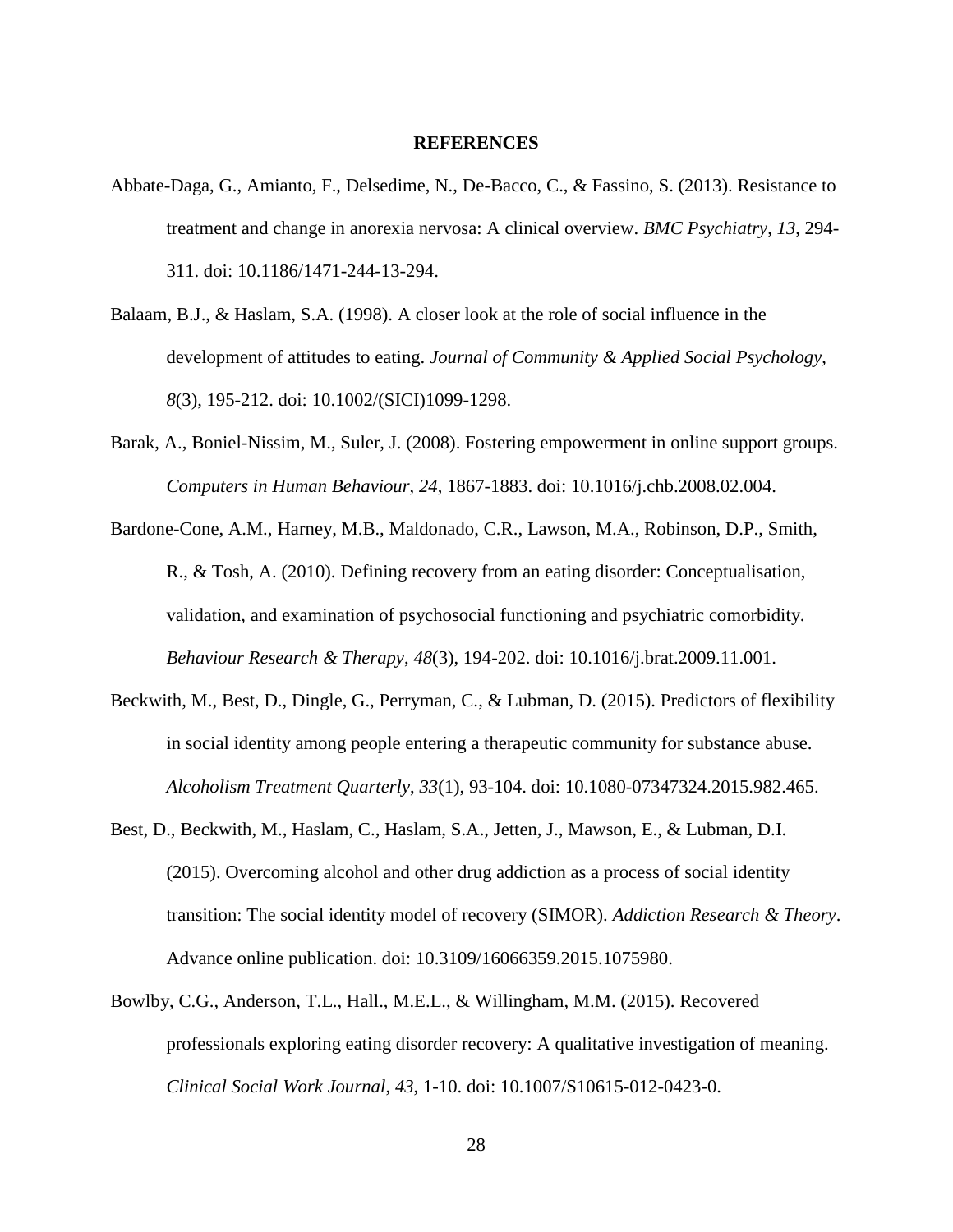- Braun, V, & Clarke, V. (2006). Using thematic analysis in psychology. *Qualitative Research in Psychology*, *3*(2), 77-101. doi: 10.1191/1478088706qp063oa.
- Brotsky, S.R., & Giles, D. (2007). Inside the "Pro-Ana" community: A covert online participant observation. *Eating Disorders: The Journal of Treatment & Prevention*, *15*(2), 93-109. doi: 10.1080/10640260701190600.
- Buckingham, S.A., Frings, D., & Albery, I.P. (2013). Group membership and social identity in addiction recovery. *Psychology of Addictive Behaviours*, *27*(4), 1132-1140. doi: 10.1037/a0032480.
- Crabtree, J.W., Haslam, S.A., Postmes, T., & Haslam, C. (2010). Mental health support groups, stigma, and self-esteem: Positive and negative implications of group identification. *Journal of Social Issues*, *66*(3), 553-569. doi: 10.1111/j.1540-4560.2010.01662.x.
- Cruwys, T., Platow, M.J., Angullia, S.A., Chang, J.M., Diler, S.E., Kirchner, J.L., … Wadley, A.L. (2012). Modelling of food intake is moderated by salient psychological group membership. *Appetite*, *58*(2), 754-757. doi:10.1016/j.appet.2011.12.002.
- Cruwys, T., Haslam, S.A., Dingle, G.A., Jetten, J., Hornsey, M.A., Chong, E.M.D., & Pei, T.P.S. (2014). Feeling connected again: Interventions that increase social identification reduce depression symptoms in community and clinical settings. *Journal of Affective Disorders*, *159*, 139-146. doi: 10.1016/j.jad.2014.02.019.
- Cruwys, T., & Gunaseelan, S. (2016). "Depression is who I am": Mental illness identity, stigma, and well-being. *Journal of Affective Disorders*, *189*, 36-42. doi: 10.1016/j.jad.2015.09.012.
- Dingle, G.A., Stark, C., Cruwys, T., & Best, D. (2015). Breaking good: Breaking ties with social groups may be good for recovery from substance misuse. *British Journal of Social Psychology*, *54*(2), 236-254. doi: 10.1111/bjso.12081.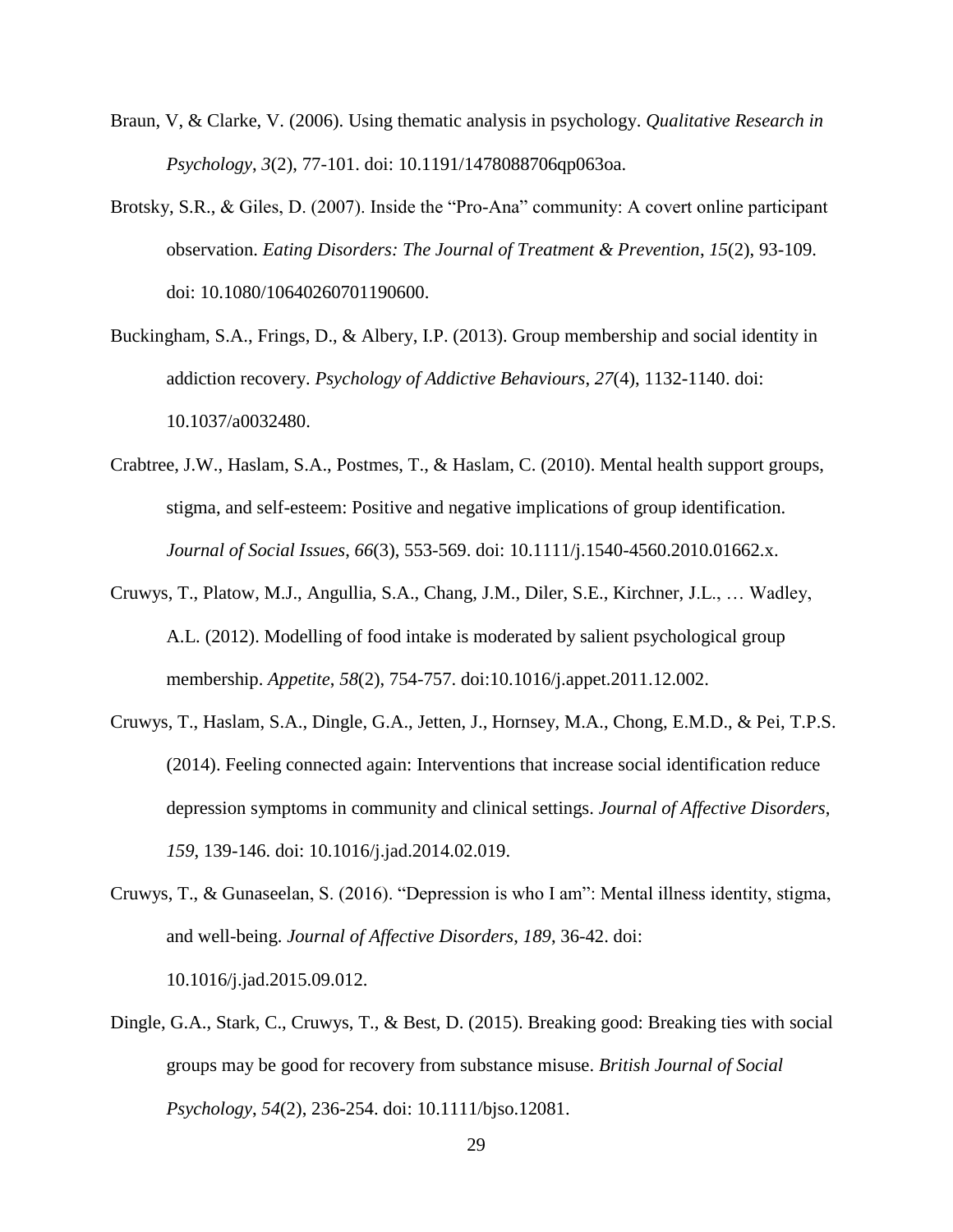- Espíndola, C.R., & Blay, S.L. (2009). Anorexia nervosa's meaning to patients: A qualitative synthesis. *Psychopathology*, *42*, 69-80. doi: 10.1159/000203339.
- Federici, A., & Kaplan, A.S. (2008). The patient's account of relapse and recovery in anorexia nervosa: A qualitative study. *European Eating Disorders Review*, *16*(1), 1-10. doi: 10.1002/erv.813.
- Giles, D. (2006). Constructing identities in cyberspace: The case of eating disorders. *British Journal of Social Psychology*, *45*(3), 463-477. doi: 10.1348/014466605X53596.
- Guendelman, M.D., Cheryan, S., & Monin, B. (2011). Fitting in but getting fat: Identity threat and dietary choices among U.S. immigrant groups. *Psychological Science*, *22*(7), 959- 967. doi: 10.1177/0956797611411585.
- Haas, S.M., Irr, M.E., Jennings, N.A., & Wagner, L.M. (2011). Communicating thin: A grounded model of online negative enabling support groups in the pro-anorexia movement. *New Media & Society*, *13*(1), 40-57. doi: 10.1177/1461444810363910.
- Haslam, C., Holme, A., Haslam, S.A., Iyer, A., Jetten, J., & Williams, W.H. (2008). Maintaining group memberships: Social identity continuity predicts well-being after stroke. *Neuropsychological Rehabilitation*, *18*, 671-691. doi: 10.1080/09602010701643449.
- Haslam, S.A. (2004). *Psychology in organisations: The social identity approach*. London: Sage.
- Haslam, S.A., Jetten, J., O'Brien, A., & Jacobs, E. (2004). Social identity, social influence and reactions to potentially stressful tasks: Support for the self-categorization model of stress. *Stress & Health*, *20*, 3-9. doi: 10.1002/smi.995.
- Haslam, S.A., O'Brien, A., Jetten, J., Vormedal, K., & Penna, S. (2005). Taking the strain: Social identity, social support and the experience of stress. *British Journal of Social Psychology*, *44*(3), 355-370. doi: 10.1348/014466605X37468.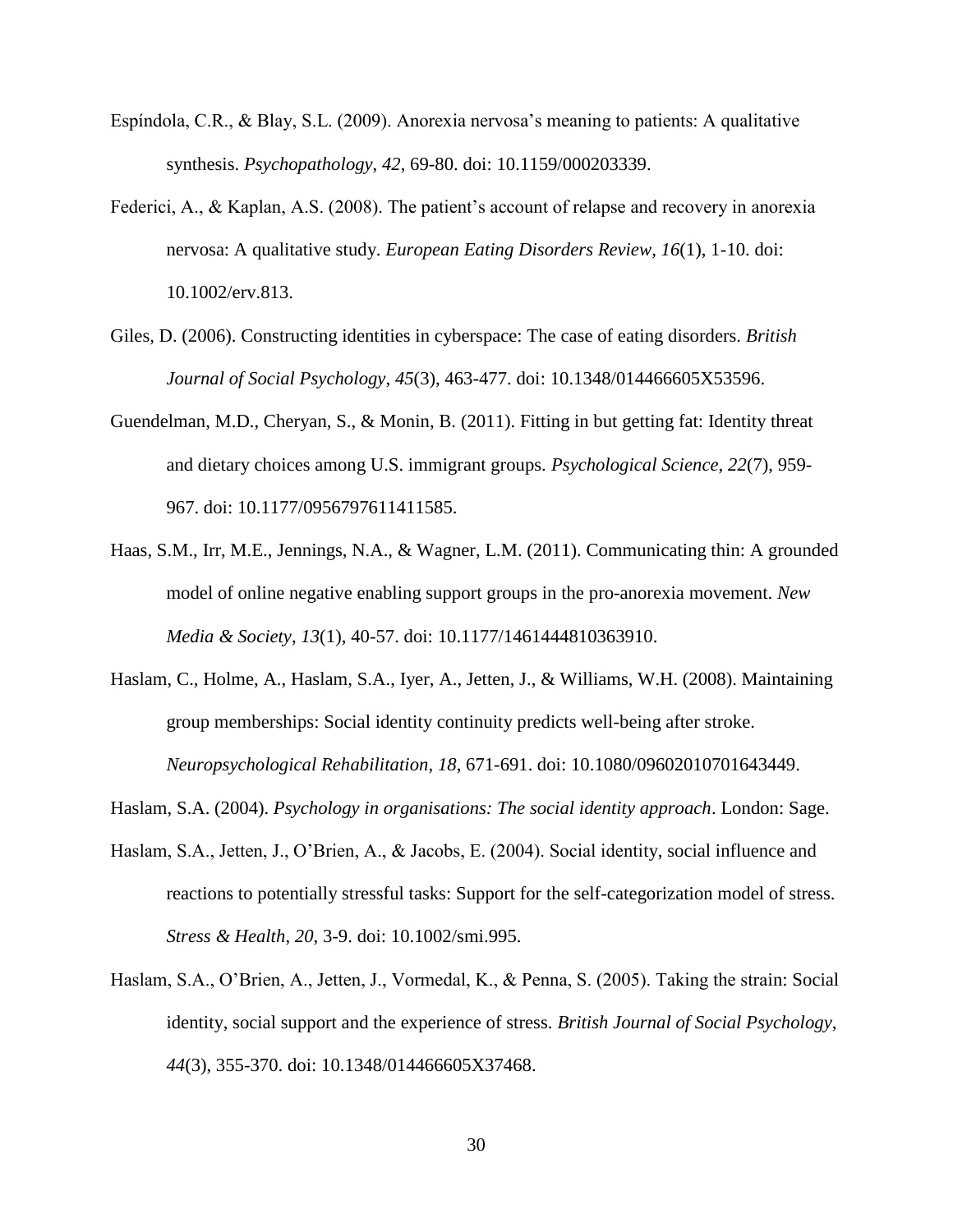- Haslam, S.A., Jetten, J., Postmes, T., & Haslam, C. (2009). Social identity, health and well-being: An emerging agenda for applied psychology. *Applied Psychology: An International Review*, *58*(1), 1-23. doi: 10.1111/j.1464-0597.2008.00379.x
- Haslam, S.A., Reicher, S.D., & Levine, M. (2011). When other people are heaven, when other people are hell: How social identity determines the nature and impact of social support. In J. Jetten, C. Haslam & S.A. Haslam. (Eds.), *The social cure: Identity, health and wellbeing* (pp. 157-174). New York: Psychology Press.
- Ison, J., & Kent, S. (2010). Social identity in eating disorders. *European Eating Disorders Review*, *18*(6), 475-485. doi: 10.1002/erv.1001.
- Iyer, A., Jetten, J., Tsivrikos. D., Postmes, T., & Haslam, S.A. (2009). The more (and the more compatible) the merrier: Multiple group memberships and identity compatibility as predictors of adjustment after life transitions. *British Journal of Social Psychology*, *48*, 707-733. doi: 10.1348/014466608X397628.
- Jenkins, J., & Ogden, J. (2012). Becoming "whole" again: A qualitative study of women's views of recovering from anorexia nervosa. *European Eating Disorders Review*, *20*(1), e23-e31. doi: 10.1002/erv.1085.
- Jetten, J., Haslam, C., & Haslam, S.A. (Eds.). (2011). *The social cure: Identity, health and wellbeing*. New York: Psychology Press.

Jetten, J., & Pachana, N.A. (2011). Not wanting to grow old: A social identity model of identity change (SIMC) analysis of driving cessation among older adults. In J. Jetten, C. Haslam & S.A. Haslam. (Eds.), *The social cure: Identity, health and well-being* (pp. 97-113). New York: Psychology Press.

Jetten, J., Haslam, C., Haslam, S.A., & Branscombe, N.R. (2009). The social cure. *Scientific American Mind*, *20*, 26-33. doi: 10.1038/scientificamericanmind0909-26.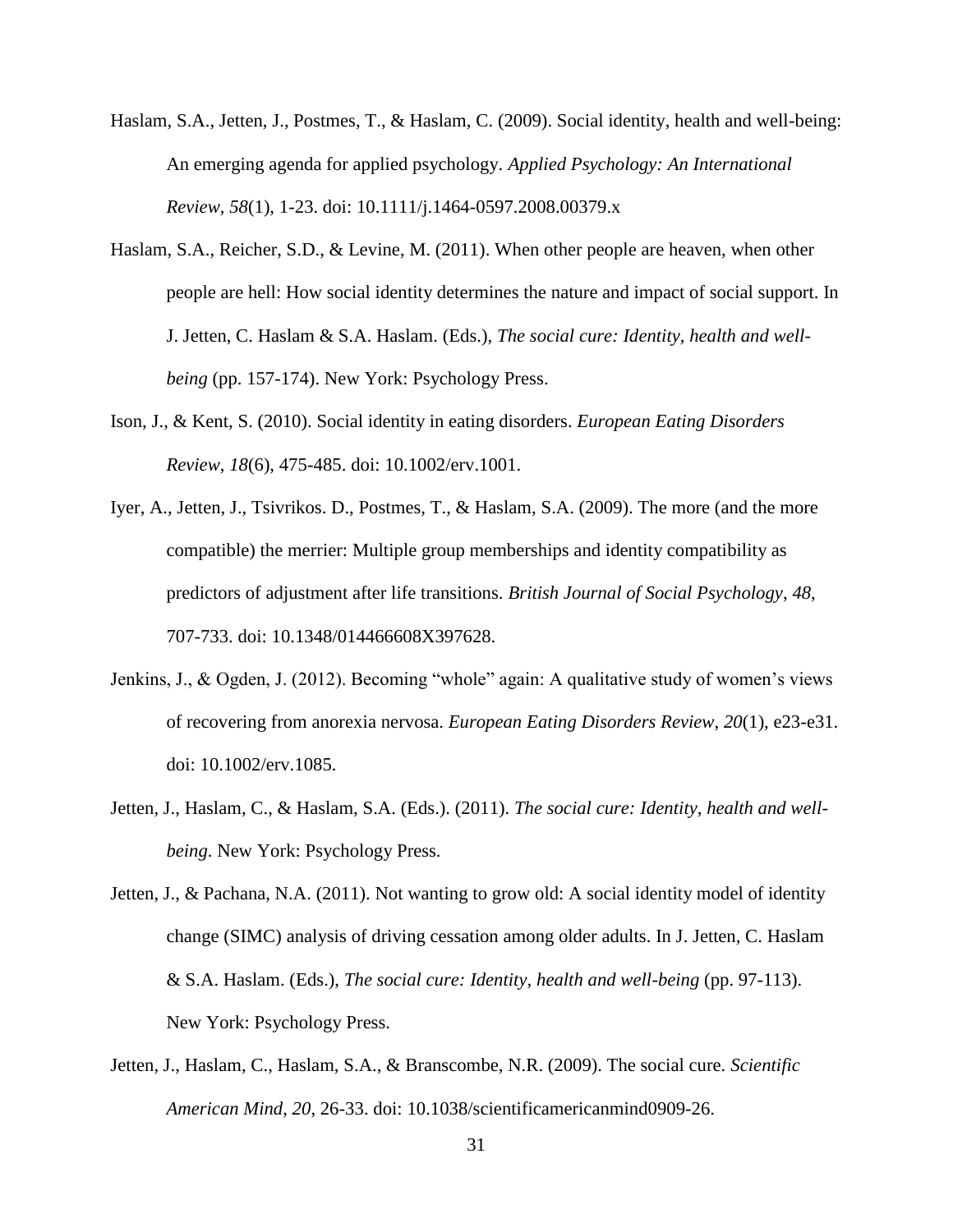- Jetten, J., Haslam, C., Haslam, S.A., Dingle, G., & Jones, J.M. (2014). How groups affect our health and well-being: The path from theory to policy. *Social Issues & Policy Review*, *8*(1), 103-130. doi: 10.1111/sipr.12003.
- Jones, J.M., Williams, W.H., Jetten, J., Haslam, S.A., Harris, A., & Gleibs, I.H. (2012). The role of psychological symptoms and social group memberships in the development of posttraumatic stress after traumatic brain injury. *British Journal of Health Psychology*, *17*, 798-811. doi: 10.1111/j.2044-8287.2012.02074.x.
- Kellezi, B., & Reicher, S. (2011). Social cure or social curse? The psychological impact of extreme events during the Kosovo conflict. In J. Jetten, C. Haslam & S.A. Haslam. (Eds.), *The social cure: Identity, health and well-being (pp. 217-234). New York: Psychology* Press.
- Leonidas, C., & dos Santos, M.A. (2014). Social support networks and eating disorders: An integrative review of the literature. *Neuropsychiatric Disease & Treatment*, *10*, 915-927. doi: 10.2147/NDT.560735.
- Linville, D., Brown, T., Sturm, K., & McDougal, T. (2012). Eating disorders and social support: Perspectives of recovered individuals. *Eating Disorders*, *20*, 216-231. doi: 10.1080/10640266.2012.668480.
- Maloney-Krichmar, D., & Preece, J. (2005). A multilevel analysis of sociability, usability, and community dynamics in an online health community. *ACM Transactions on Computer-Human Interaction*, *12*(2). doi: 10.1145/1067860.1067864.
- Malson, H., Bailey, L., Clarke, S., Treasure, J., Anderson, G., & Kohn, M. (2011). Un/imaginable future selves: A discourse analysis of in-patients' talk about recovery from an 'eating disorder.' *European Eating Disorders Review*, *19*, 25-36. doi: 10.1002/erv.1011.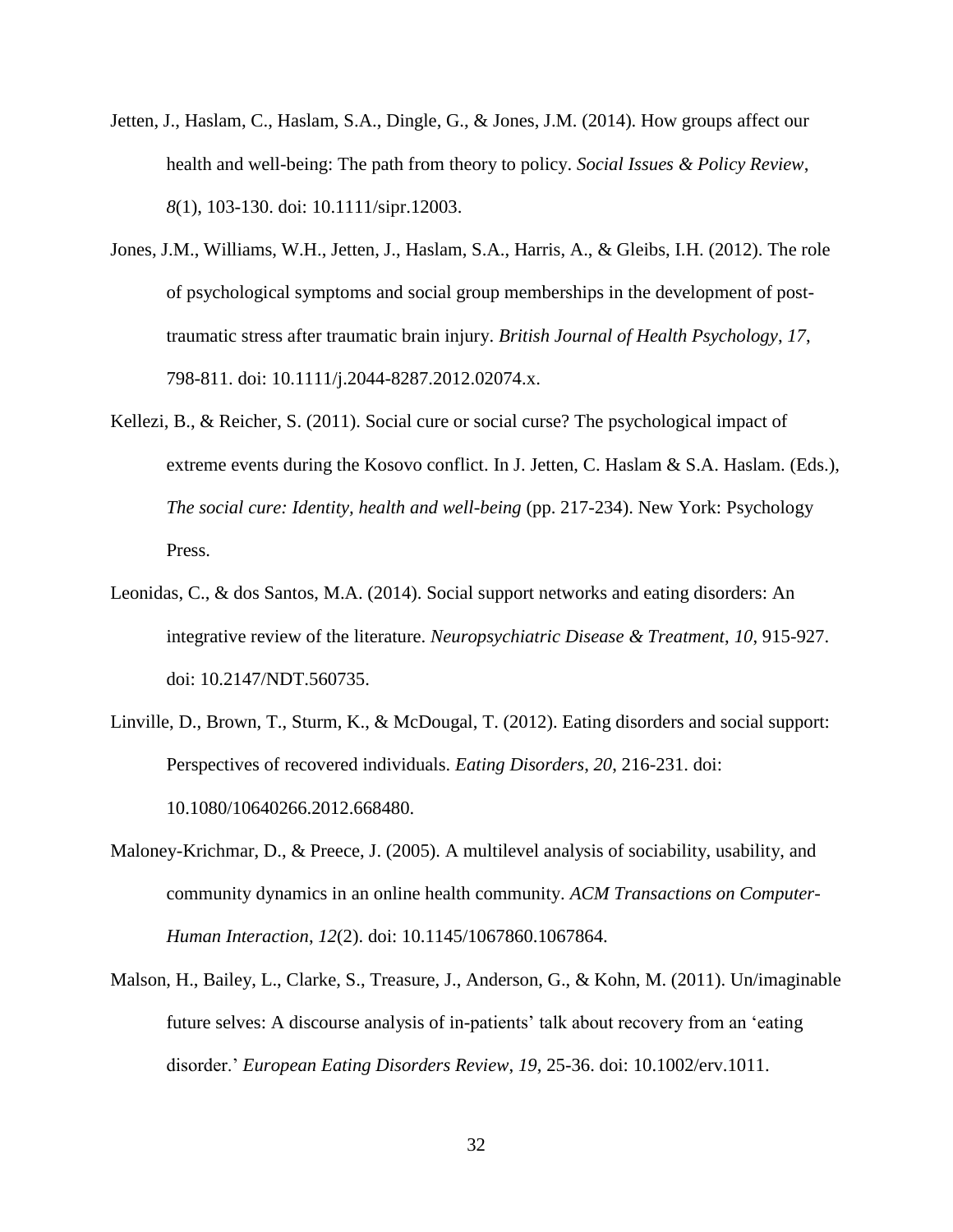- Marzola, E., Abbate-Daga, G., Gramaglia, C., Amianto, F., & Fassino, S. (2015). A qualitative investigation into anorexia nervosa: The inner perspective. *Cogent Psychology*. doi: 10.1080/23311908.2015.1032493.
- McCormack, A., & Coulson, N.S. (2009). Individuals with eating disorders and the use of online support groups as a source of social support. *Cyberpsychology*, *3*(2). Retrieved from http://cyberpsychology.eu/view.php?cisloclanku=2009112402&article=1
- Mulveen, R., & Hepworth, J. (2006). An interpretative phenomenological analysis of participation in a pro-anorexia internet site and its relationship with disordered eating. *Journal of Health Psychology*, *11*(2), 283-296. doi: 10.1177/1359105306061187.
- Nordbø, R.H., Espeset, E.M., Gulliksen, K.S., Skårderud, F., & Holte, A. (2006). The meaning of self-starvation: Qualitative study of patients' perceptions of anorexia nervosa. *International Journal of Eating Disorders*, *39*, 556-564. doi: 10.1002/eat.20276.
- Norris, M.L., Boydell, K.M., Pinhas, L., & Katzman, D.K. (2006). Ana and the internet: A review of pro-anorexia websites. *International Journal of Eating Disorders*, *39*(6), 443- 447. doi: 10.1002/eat.20305.
- Oyserman, D., Fryberg, S.A., & Yoder, N. (2007). Identity-based motivation and health. *Journal of Personality & Social Psychology*, *93*(6), 1011-1027. doi: 10.1037/0022-3514.91.1.188.
- Pendry, L.F., & Salvatore, J. (2015). Individual and social benefits of online discussion forums. *Computers in Human Behaviour*, *50*, 211-220. doi: 10.1016/j.chb.2015.03.067.
- Pietrzak, R.H., Johnson, D.C., Goldstein, M.B., Malley, J.C., Riners, A.J., Morgan, C.A., & Southwick, S.M. (2010). Psychosocial buffers of traumatic stress, depressive symptoms, and psychosocial difficulties in veterans of Operations Enduring Freedom and Iraqi Freedom: The role of resilience, unit support, and post deployment social support. *Journal of Affective Disorders*, *120*, 188-192. doi: 10.1016/j.jad.2009.04015.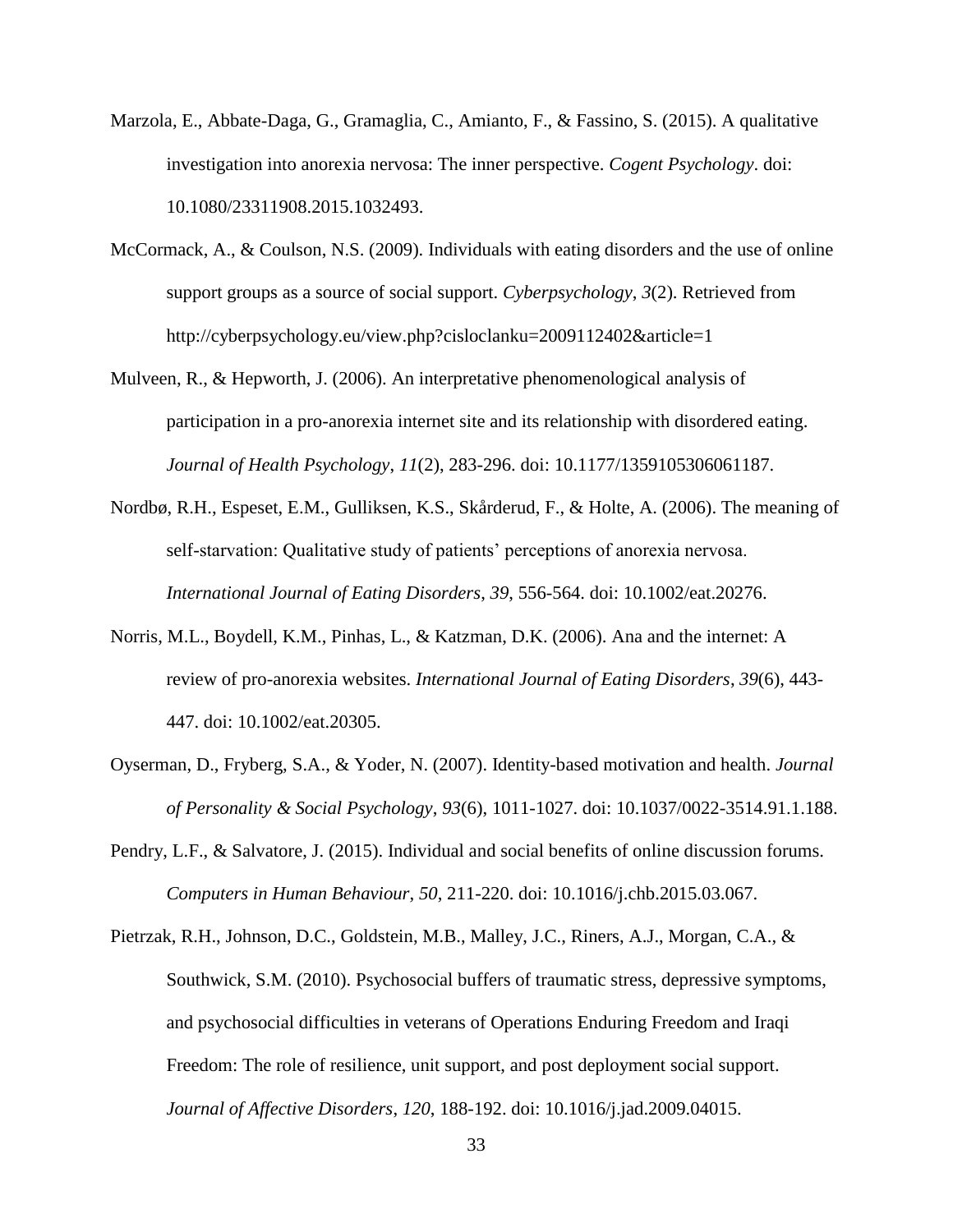- Postmes, T., Spears, R., & Lea, M. (2000). The formation of group norms in computer-mediated communication. *Human Communications Research*, *26*(3), 341-371.
- Ransom, D.C., La Guardia, J.G., Woody, E.Z. & Boyd, J.L. (2010). Interpersonal interactions on online forums addressing eating concerns. *International Journal of Eating Disorders*, *43*(2), 161-170. doi: 10.1002/eat.20629.
- Read, S.A., Morton, T.A., & Ryan, M.K. (2015). Negotiating identity: A qualitative analysis of stigma and support seeking for individuals with cerebral palsy. *Disability & Rehabilitation*, *37*(13), 1162-1169. doi: 10.3109/09638288.2014.956814.
- Rich, E. (2006). Anorexic (dis)connection: Managing anorexia as an illness and as an identity. *Sociology of Health & Illness*, *28*(3), 284-305.
- Riley, S., Rodham, K., & Gavin, J. (2009). Doing weight: pro-ana and recovery identities in cyberspace. *Journal of Community & Applied Social Psychology*, *19*(5), 348-359. doi: 10.1002/casp.1022.
- Rodgers, R.F., Skowron, S., & Chabrol, H. (2012). Disordered eating and group membership among members of a pro-anorexic online community. *European Eating Disorders Review*, *20*, 9-12. doi: 10.1002/erv.1096.
- Schmidt, U., & Treasure, J. (2006). Anorexia nervosa: Valued and visible. A cognitiveinterpersonal maintenance model and its implications for research and practice. *British Journal of Clinical Psychology*, 45, 343-366. doi: 10.1348/014466505X53902.
- Silverman, D. (2001). *Interpreting qualitative data: Methods for analysing talk, text and interaction.* London: Sage.
- Stevenson, C., McNamara, N., & Muldoon, O. (2014). Stigmatized identity and service usage in disadvantaged communities: Residents' community workers' and service providers'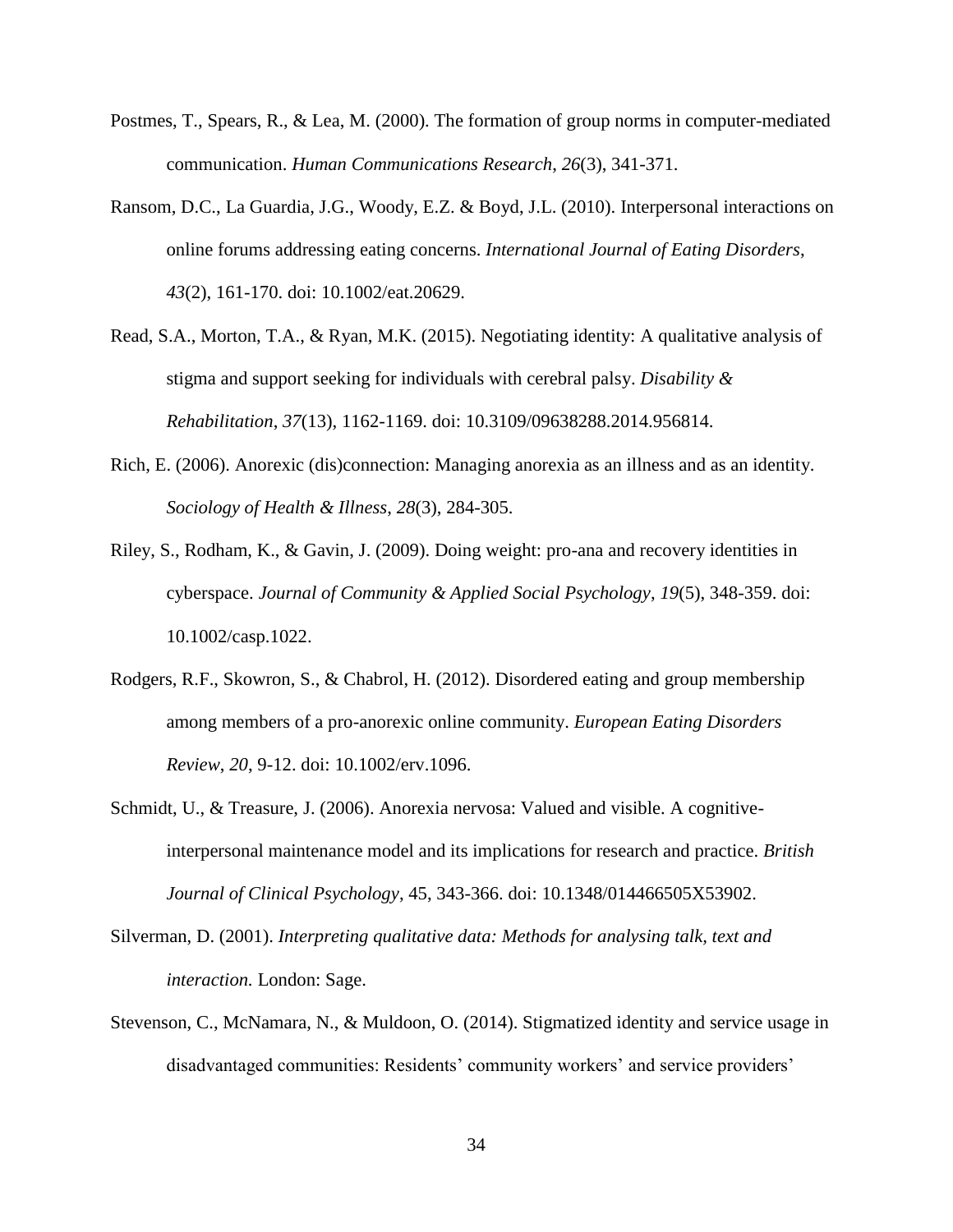perspectives. *Journal of Community & Applied Social Psychology*, *24*(6), 453-466. doi: 10.1002/casp.2184.

- Stein, K.F., Corte, C., Chen, D.G., Nuliyalu, U., & Wing, J. (2013). A randomised controlled clinical trial of an identity intervention programme for women with eating disorders. *European Eating Disorders Review*, *21*(2), 130-142. doi: 10.1002/erv.2195.
- Tajfel, H. (1982). Social psychology of intergroup relations. *Annual Review of Psychology*, *33*, 1- 39. doi:10.1146/annurev.ps.33.020182.000245.
- Tarrant, M., & Butler, K. (2011). Effects of self-categorisation on orientation towards health. *British Journal of Social Psychology*, *50*(1), 121-139. doi: 10.1348/014466610X51164J.
- Tew, J., Ramon, S., Slade, M., Bird, V., Melton, J., & Le Boutillier, C. (2012). Social factors and recovery from mental health difficulties: A review of the evidence. *British Journal of Social Work*, *42*(3), 443-460. doi: 10.1093/bjsw/bcr076.
- Tomber, I., Shahab, L., Brown, J., Notley, C., & West, R. (2015). Does non-smoker identity following quitting predict long-term abstinence? Evidence from a population survey in England. *Addictive Behaviours*, *45*, 99-103. doi: 10.1016/j.addbeh.2015.01.026.
- Topor, A., Borg, M., Di Girolamo, S., & Davidson, L. (2011). Not just an individual journey: Social aspects of recovery. *International Journal of Social Psychiatry*, *57*(1), 90-99. doi: 10.1177/0020764010345062.
- Turner, J.C., & Oakes, P.J. (1986). The significance of the social identity concept for social psychology with reference to individualism, interactionism and social influence. *British Journal of Social Psychology*, *25*, 237-252. doi: 10.1111/j.2044-8309.1986.tb00732.x.
- Vandereycken, W. (2011). Can eating disorders become 'contagious' in group therapy and specialised inpatient care? *European Eating Disorders Review*, *19*, 289-295. doi: 10.1002/erv.1011.